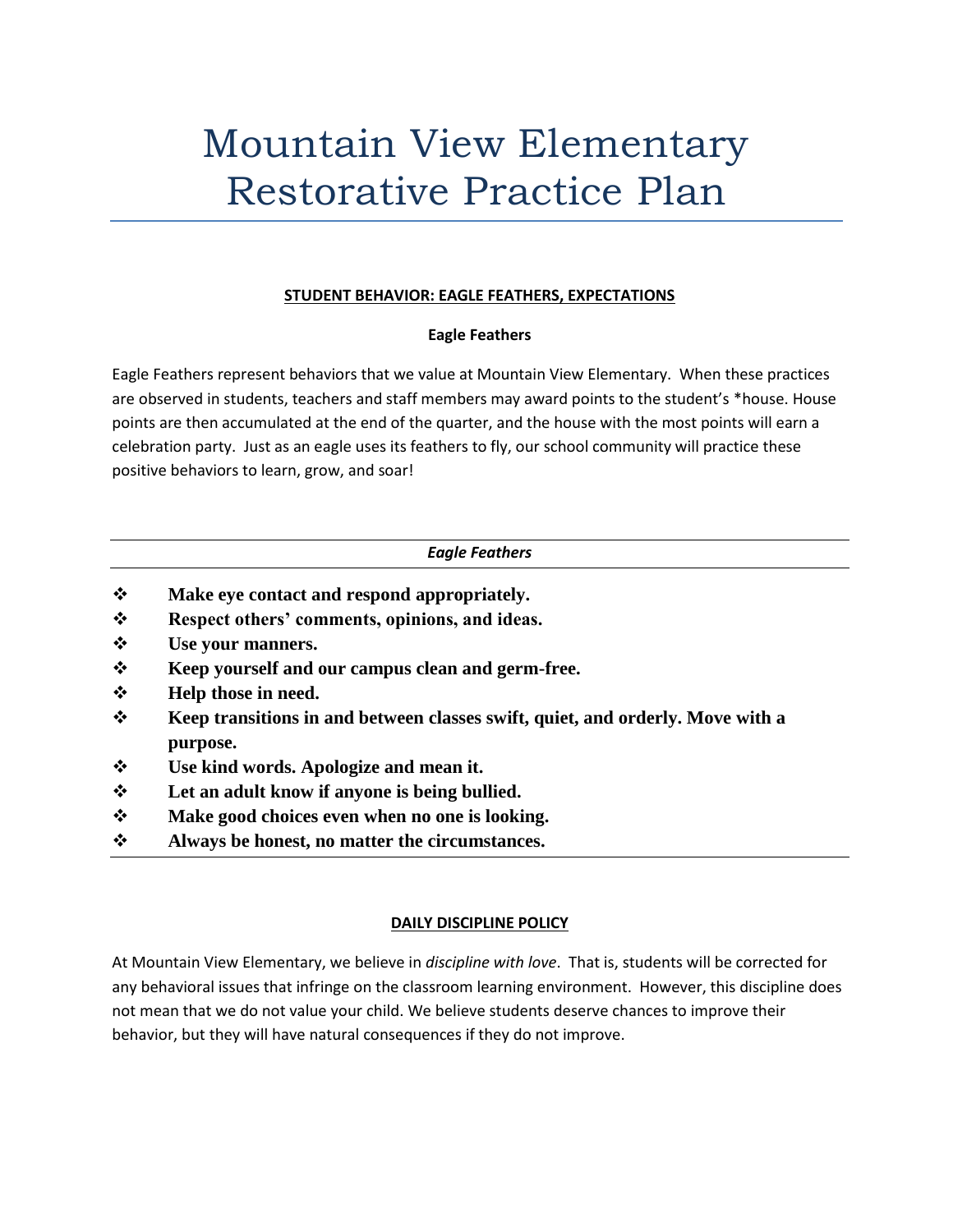*The following is the daily classroom discipline policy:*

**First infraction**: Student will write his/her name on the board.

**Second infraction**: Student will get a check next to his/her name.

**Third infraction**: Student will get a second check next to his/her name and will lose one recess.

These infractions will not carry over to the next day. Students will walk into their classrooms with a fresh start every day. However, if a student loses three recesses, he/she will be given a **"silent lunch detention." View the District Progressive Discipline Plan in Appendix A.**

**Hallway Expectations:** Always walk quietly with your hands to your side. Keep your hands to yourself.

**Bathroom Expectations:** Wash your hands. Throw paper towels into the trash can.

**Lunchroom Expectations:** Do not touch another person's lunch. Eat first then you can visit quietly. Stay in your seat. Raise your hand if you need help. Clean up your lunch and wait until you are excused to go out to recess. Please do not ask to sit next to someone from another class, remain in your classroom line, and be seated where the lunchroom duty teacher assigns you.

**Assembly Expectations:** Sit quietly crisscross style. Keep hands to self. Keep your eyes on the speaker, and please do not speak to your neighbor when there is someone presenting or speaking at the assemblies unless you are asked to speak or join in an activity.

#### **CELL PHONE POLICY**

Cell phones and other electronic devices may not be used during the regular instructional day without the permission of the Principal. Cell phones and other electronic devices may be used before and after school, at lunch, at school activities, and on school sponsored trips, as long as they meet the requirements of the Elko County School District Acceptable Use Policy for Telecommunications/Internet.

CONSEQUENCES FOR VIOLATION OF THE DISTRICT POLICY

#### **First Offense**

\*The electronic device shall be confiscated.

\*The parent/legal guardian shall be notified.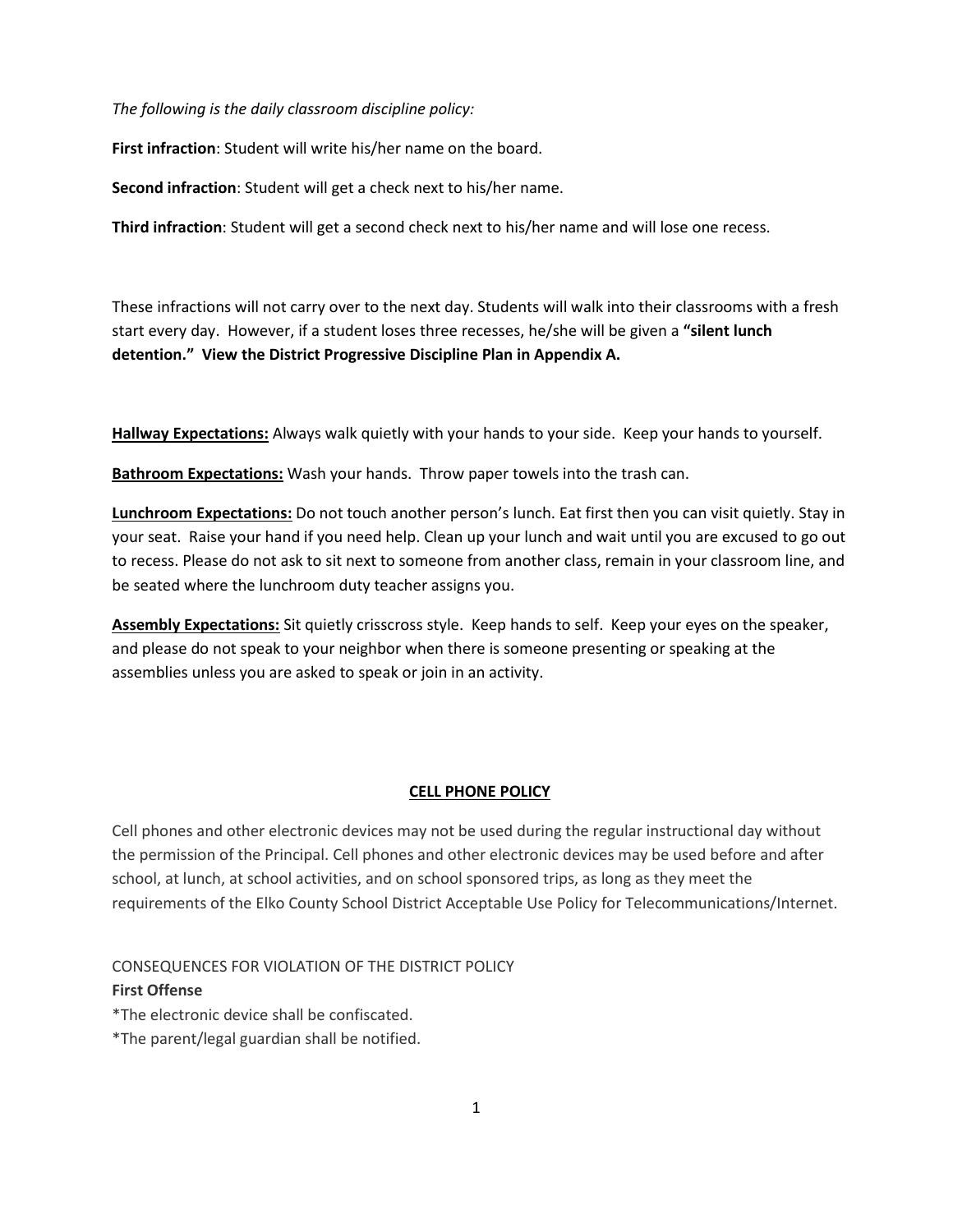\*The electronic device shall be turned over to the parent/legal guardian.

\*A warning shall be given regarding the consequence(s) for any future violation of the policy.

## **Second Offense**

\*The electronic device shall be confiscated.

\*The parent/legal guardian shall be notified.

\*The electronic device shall be turned over to the parent/legal guardian.

\*School-determined consequences for "administrative insubordination" or "disregard for school rules".

\*The policy shall be again reviewed with this student and his/her parent/legal guardian.

\*A further warning shall be given regarding the consequence(s) for any future violation of this policy.

## **Third Offense**

\*The electronic device shall be confiscated.

\*The parent/legal guardian shall be notified.

\*The electronic device shall be turned over to the parent/legal guardian.

\*School-determined consequence for second offense for "administrative insubordination" or "disregard for school rules".

\*Electronic device privileges shall be revoked for a period of 90 school days.

\*The policy shall be again reviewed with this student and his/her parent/legal guardian.

\*A further warning shall be given regarding the consequence(s) for any future violation of the policy.

## **Fourth and Subsequent Offenses**

\*The electronic device shall be confiscated.

\*The parent/legal guardian shall be notified.

\*The electronic device shall be turned over to the parent/legal guardian.

\*School-determined consequence for third offense for "administrative insubordination" or "disregard for school rules".

\*Electronic device privileges shall be revoked for 180 school days.

## **PARENT CONCERNS PROCEDURES**

If you have questions or concerns about your child's education, please follow this process:

1.) Meet with your child's teacher and work through the problem-solving process:

- A.) What is the problem?
- B.) What are the causes of the problem?
- C.) How can the problem be solved? (Identify all the options.)

2.) If you were unable to solve the problem after meeting with your child's teacher, please schedule an appointment to meet with the school administrators and the teacher.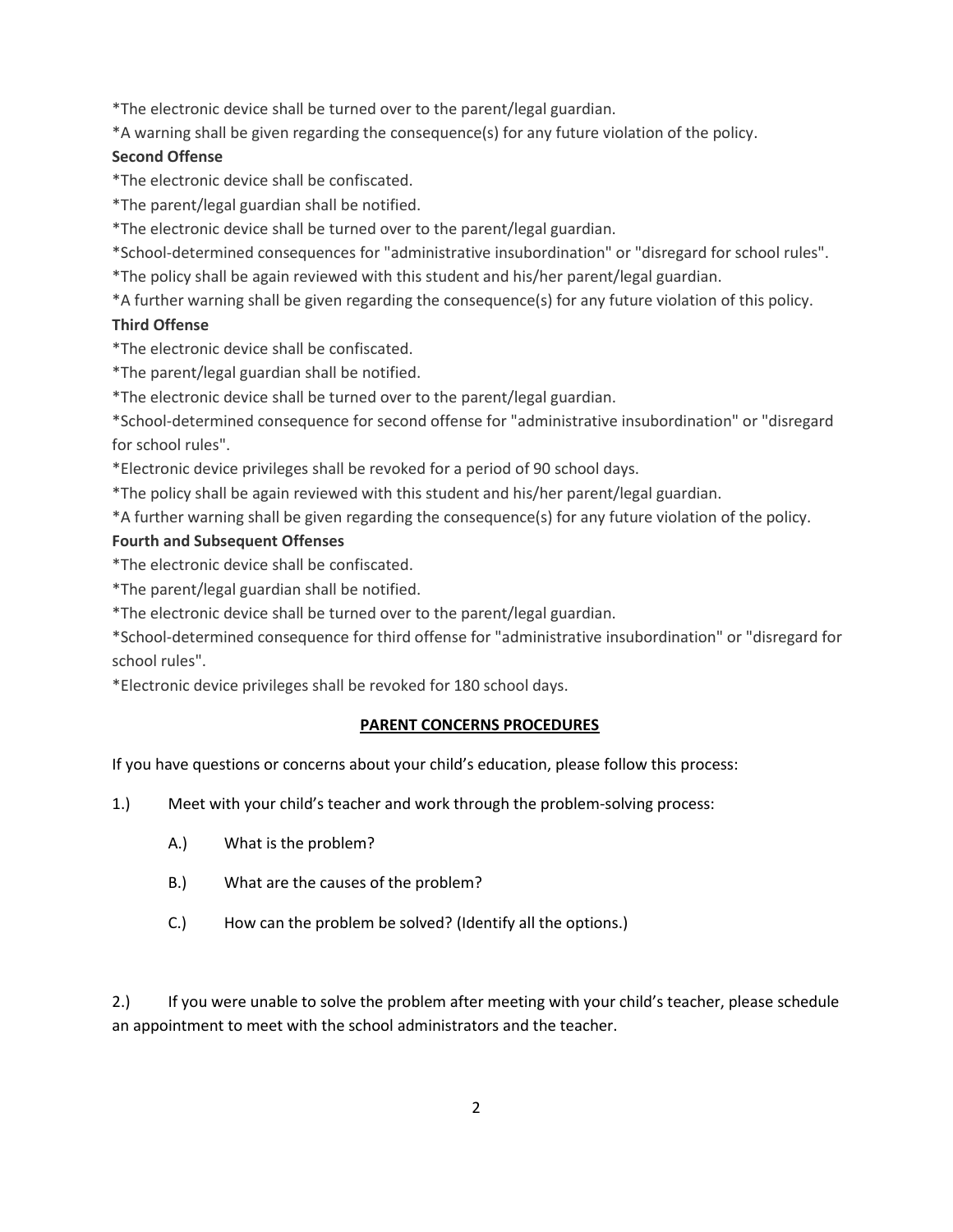#### **STUDENT CHECK-OUT DURING SCHOOL HOURS**

Students are involved in learning at all times during the school day. If at all possible, please do not take your child out of school earlier than the regular dismissal time. In the event a student needs to be taken out of class early during the school day, a parent or guardian must sign the student out at the office regardless of classroom location. Once the student is signed out, **parents/guardians need to wait at the office for their child.** Students will be called down to the office for pick-up by the secretaries so that disruptions to the classroom learning environment are kept to a minimum. **A current Driver's License will be required to check out a student.** 

#### **STUDENT MESSAGES DURING SCHOOL HOURS**

If you need to get a message to your child before the end of the day, **please send an email message to your child's teacher by 2:45 pm.** If you get an email that states the teacher is away from the classroom, please contact the office and we will get the message to the classroom/substitute. The administration must be able to verify the identity of the person leaving the message. For emergency messages delivered via phone, parents will be asked a variety of confidential questions to verify their identity before the message will be delivered to the student. Persons leaving the message in person will need to have a valid photo ID.

### **ABSENCE POLICY**

Please notify the office with a written note that is signed and dated, if your child will be absent. Notify the office by 9:00 if you are requesting homework. Homework can be picked up at the office after school. If your child is unexpectedly absent from school due to sickness or emergency, please call the office. When your child returns to school, you will need to send a written note explaining the absence. Please include the child's first and last name and date/dates of absence. If an absence remains unexcused for THREE school days after the student returns to school, they will be considered truant. If your child was seen by a physician, bring the school the doctor's excuse. A doctor's note will exempt the child's absence and will not count towards days missed in the attendance policy*.*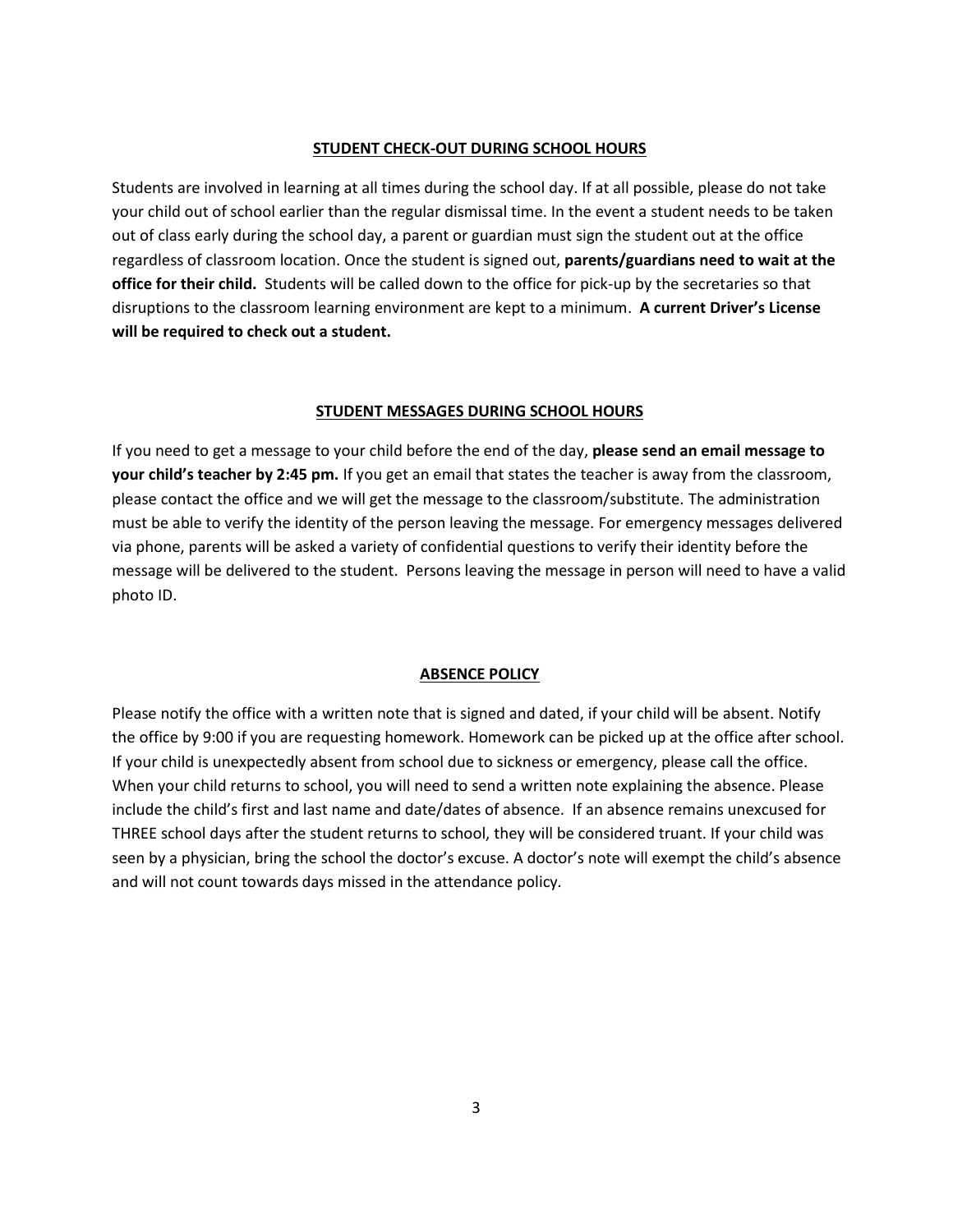## **TARDY POLICY**

*If child is tardy, please stop by the office to take a tardy slip before proceeding to classroom.* For morning attendance, the first bell to line up with your class rings at 8:30 a.m. If students arrive to school between 8:30 a.m. and 8:35 a.m. they should report directly to their classroom, and the teacher will mark them tardy. Students who arrive after the 8:35 a.m. bell are counted as tardy and they first need to receive a "pink tardy slip" from the office. For lunch tardies, refer to the bell schedule. Excessive student tardies will be dealt with in the following manner:

| <b>5 Tardies:</b> | Student receives a verbal warning from the office and/or teacher.                           |
|-------------------|---------------------------------------------------------------------------------------------|
| 10 Tardies:       | Notification Letter sent home from the office. After the 10 <sup>th</sup> tardy the student |
|                   | will begin receiving detention during recesses and or lunch recess.                         |
| 15 Tardies:       | Updated Notification Letter sent and call from administration.                              |

## **QUICK REFERENCE GUIDE**

These are sample situations to assist parents in understanding the attendance policy.

| <b>Type of Absence</b>                                              | <b>PARENTAL ACTION</b>                | <b>Excused/Exempt Status</b>                                    |
|---------------------------------------------------------------------|---------------------------------------|-----------------------------------------------------------------|
| Child is sick.                                                      | Notify School                         | Excused but not Exempt without<br>doctor or nurse verification. |
| Child is on a school sponsored<br>trip.                             | <b>None</b>                           | Student is considered in<br>attendance.                         |
| Child gets sick at school and is<br>sent home.                      | Sign student out at office.           | <b>Excused and Exempt</b>                                       |
| Child is on family vacation while<br>school is in session.          | Absence needs to be pre-<br>arranged. | Excused but not Exempt                                          |
| Child is absent due to a serious<br>illness or death of a relative. | <b>Notify School</b>                  | Excused and Exempt. This is a<br>verifiable family emergency.   |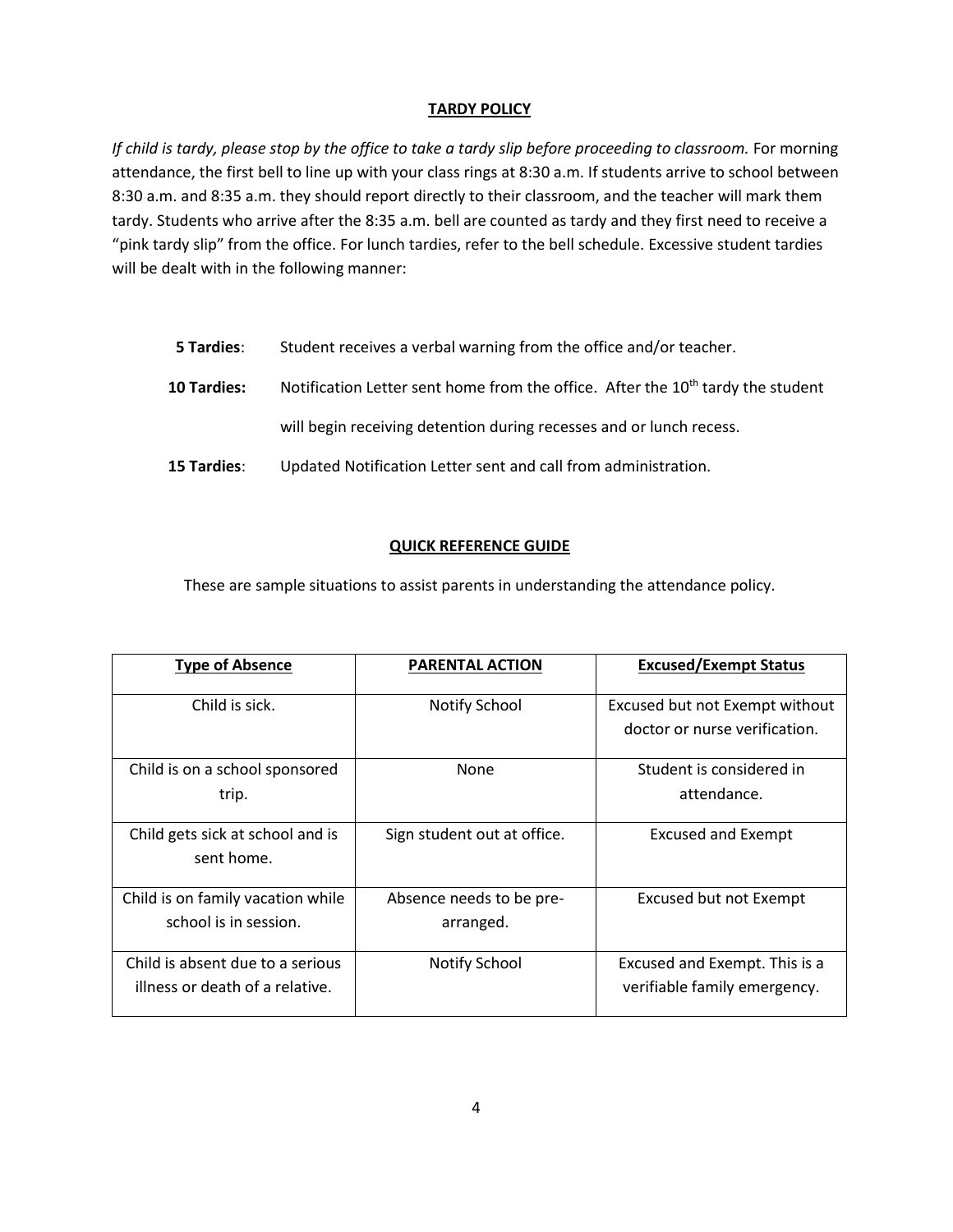| Child is absent due to an        | Absence needs to be pre-         | <b>Excused and Exempt. Principal</b> |
|----------------------------------|----------------------------------|--------------------------------------|
| educational experience outside   | arranged.                        | needs to pre-approve the             |
| of school.                       |                                  | educational experience.              |
| Child is ill and absent numerous | Notify school for each absence   | Excused and exempt with doctor       |
| days throughout the school       | and ask doctor for a note if one | or nurse verification.               |
| year.                            | was seen.                        |                                      |
| Child is absent for unknown      | No note or call received from    | Unexcused absence and NOT            |
| reason.                          | parent.                          | Exempt.                              |

## **MEDICATION POLICY**

Students who are required to take any type of medication during school hours, must have medical note on file in the school nurse's office with a **Prescription Medication Authorization Form** signed by the prescribing physician/practitioner and the parent or guardian.

ALL medication MUST BE contained in a current pharmacy container labeled with the student's name, prescriber's name, date, medication, dosage, and time to be given. Any change in type, frequency or amounts of medication will require completion of a new Prescription Medication Authorization Form. Parents need to bring student's medication to the school nurse. In the absence of the parent or guardian an authorized adult may bring the medication to the nurse. Only the parent/guardian, school nurse or the principal's designee will be allowed to administer medication to the student during school hours per district policy.

## **CONCUSSION POLICY**

Nurse Laila will follow the "Guidelines for the Nurse in the School Setting" and the "CDC Concussion Checklist" to determine if your child has been sent to her for signs of a concussion or head injury. If she determines that your child has shown specific signs, she has the right to contact the parent and ask the parent to pick up your child for further medical evaluations.

## **CLOSED CAMPUS**

Mountain View Elementary School operates on a closed campus concept. Students must stay on the school grounds from the time they arrive, until dismissed or picked up by the bus at the end of the school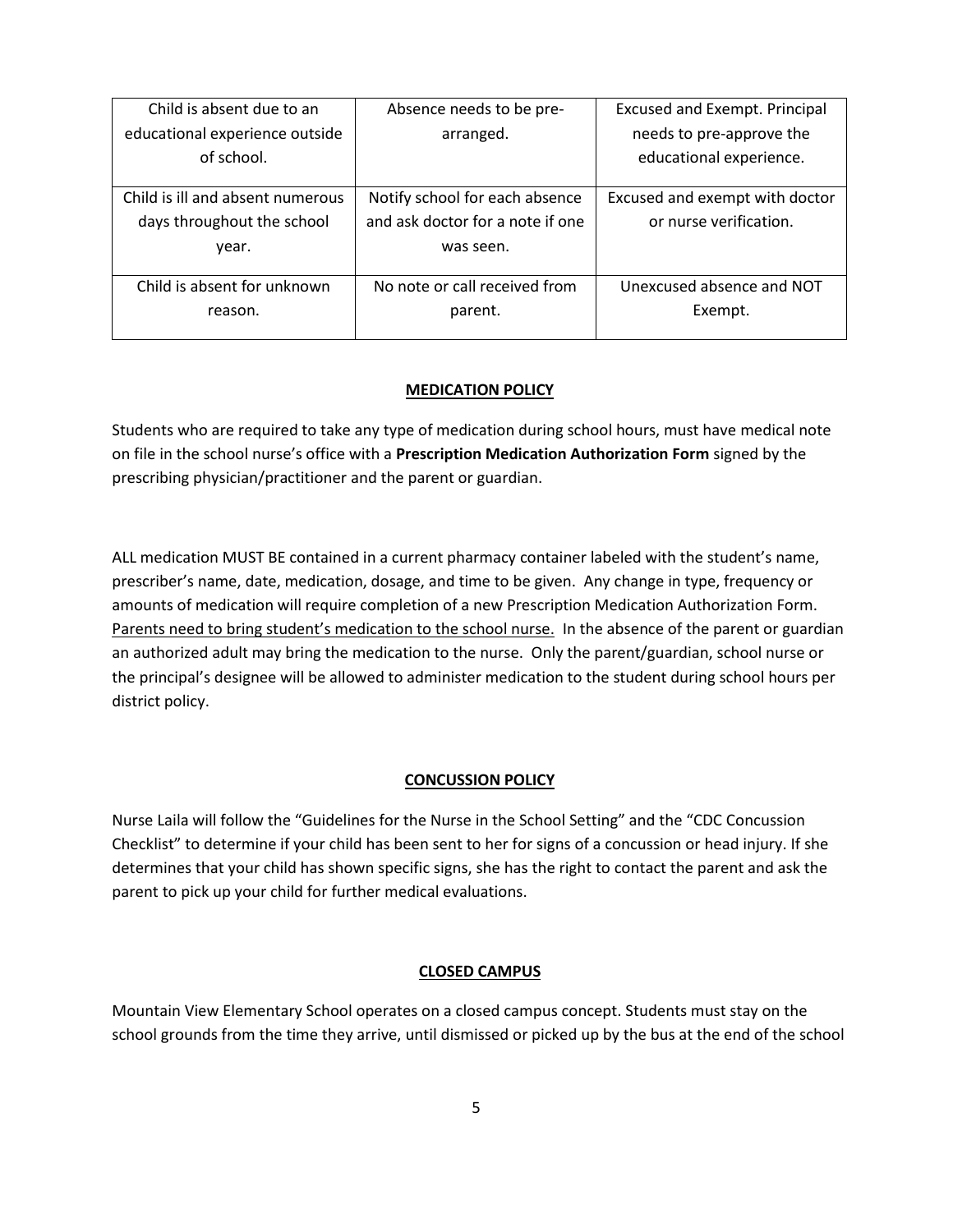day. Students who ride the bus must not leave campus after arriving or before getting on the bus after school.

Parents or other authorized designee (emergency contact) must go to the office to sign out their student *before the school will release them to leave campus during school hours* for medical appointments or any other reason. Students will only be released to parents or persons over the age of 18 who are listed as emergency contacts on Infinite Campus.

## **HOME LUNCH**

Students who are excused for home lunch must have written permission from a parent and/or guardian on a daily/weekly basis. *Home lunch means that students are excused to go to their own home for lunch.* We will release students to go to lunch with their parent or legal guardian only.

If a student returns to school from home lunch before the bell rings they must report to the office and wait for the office to dismiss them to the playground. If students return to school after the bell rings, they need to report to the office for a tardy slip. All other school rules apply during the lunch period.

## **SCHOOL LUNCH**

Hot lunches are \$2.85 per day. Please deposit money to your child's account in advance. Lunches **MUST**  be pre-paid. One week is \$14.25 and two weeks are \$28.50. For those of you who would like to pay for the entire school year, 180 days total \$513.00. **Students need to pay for lunch at the office in the morning before school starts.** Visitors and adults are \$3.85 per lunch. Online access to account information and to add money to account go to **myschoolbucks.com** and create an account.

## **FOOD ALLERGY AWARENESS**

1. Keep allergy student's home lunch in separate basket and area away from other students' home lunches.

2. All students must wash their hands before sitting down for lunch, and after coming in from lunch recess to avoid spreading nut protein contaminants. (Hand sanitizer will not kill the protein!)

3. Limit food that is brought into the classroom for treats or classroom learning activities. **Any food item that does not have the ingredient list may not be brought into the classroom.**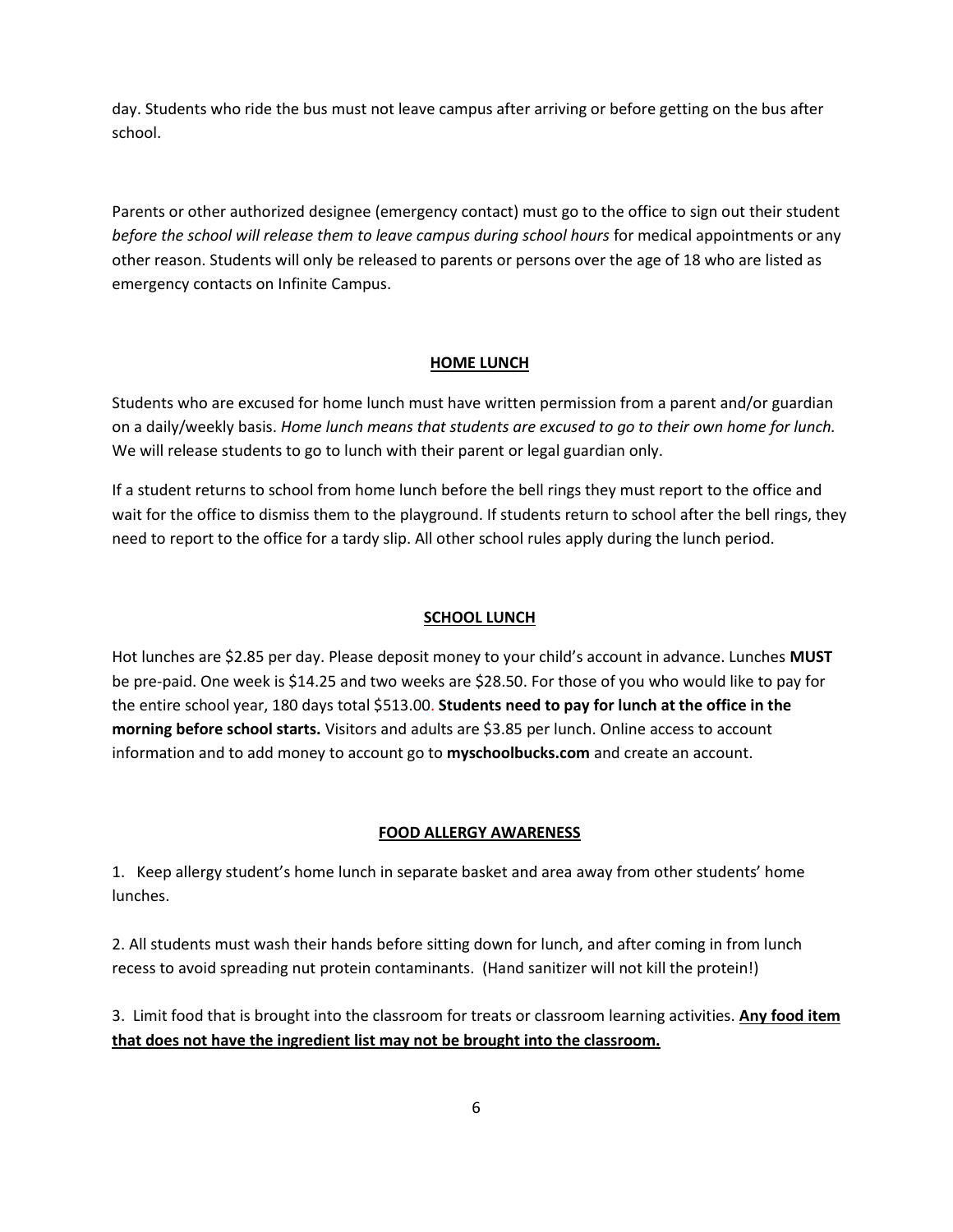4. "Peanut aware signs" will be posted outside designated classrooms in the building. NOTE: **If an unacceptable food item is discovered in the classroom call the office right away. The food item must be removed from the classroom immediately. If food item was opened in the classroom a custodian will be sent in to clean/disinfect the contaminated area.** *Remember to have students wash hands to remove the food protein.*

## **SCHOOL SAFETY**

All doors will be locked during school hours with the exception of the Main Office Entrance doors. The gates enclosing our playground will be locked daily from 8:35 am- 2:45 pm. Students that have permission to leave campus and walk home for lunch are required to leave campus from the main office front doors.

**NOTE: Mountain View is a closed campus. There will be teachers at all the entry gates monitoring these entry areas. Only students will be allowed to enter the playground gates in the morning. Please be respectful to our teachers and anyone who is on duty, as we create a safe environment for all the students at Mountain View.** 

#### **VISITORS/VOLUNTEERS**

**All individuals on campus must sign-in at the front office BEFORE attending a classroom. Visitors must be a teacher support volunteer, or have a scheduled appointment with a faculty member.** If it is necessary to speak with a student or teacher directly you need to contact the office. The office personnel will make the proper arrangements. We are a closed campus, so please understand that it is vital for the safety of our students and staff that we follow this procedure. If you have any questions or concerns with this, please contact the office.

Teacher or room visitations by parents/legal guardians may be considered and granted by the MVE administration when arranged with a **72-hour advance notice** by contacting the principal in writing, phone, or appointment. All visitors must sign-in at the office BEFORE proceeding down the hallway.

Please note that children who are not MVE students are not allowed in the classroom during the instructional day. This includes the children of parent volunteers and/or children that are in town visiting your family. **All volunteers must sign a confidentiality agreement.**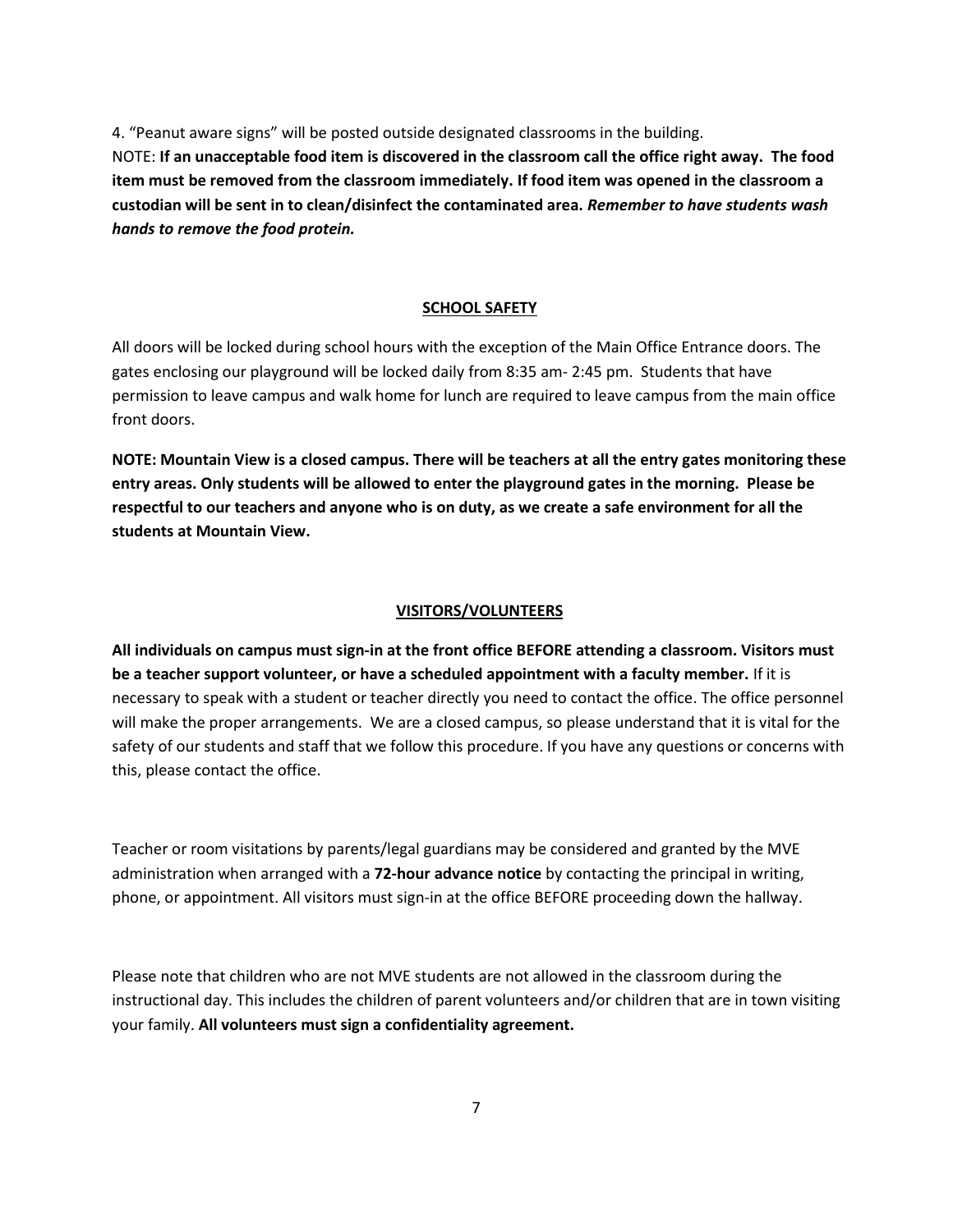## **FERPA**

FERPA is a federal law that allows parents and students certain rights with regard to student's education records.

• Parents and eligible students have the right to review education records within 45 days of the day the school receives the request for access.

• Parents and eligible students have the right to request an amendment to the student's education records they believe to be inaccurate or misleading.

• FERPA authorizes exceptions in disclosure of student's education records without consent; i.e. school officials to fulfill professional responsibilities, records sent to other schools which a student intends to enroll, and directory information publicly provided as designated by Elko County School District (but not limited to name, address, telephone number, email address, date/place of birth, photographs or likenesses, audio and video tapes, participation in officially recognized activities and sports, field of study, height and weight of members of athletic teams, enrollment status, dates of attendance, awards received, the most recent previous school attended, grade level, honor roll status, and class list).

• Parents or eligible students may refuse to let the school designate any or all of those types of information about the student as directory information by notifying the school in writing that the parent or eligible student does not want any or all of this information designated as directory information.

To review the complete FERPA federal law, contact the school office.

## **BUS CONDUCT POLICY**

Each school bus passenger shall:

- 1. Be under the direct supervision and authority of the bus driver.
- 2. Have written permission to leave the bus other than at the regular stop or at school.
- 3. Be in their assigned seat when door closes and a bus begins motion.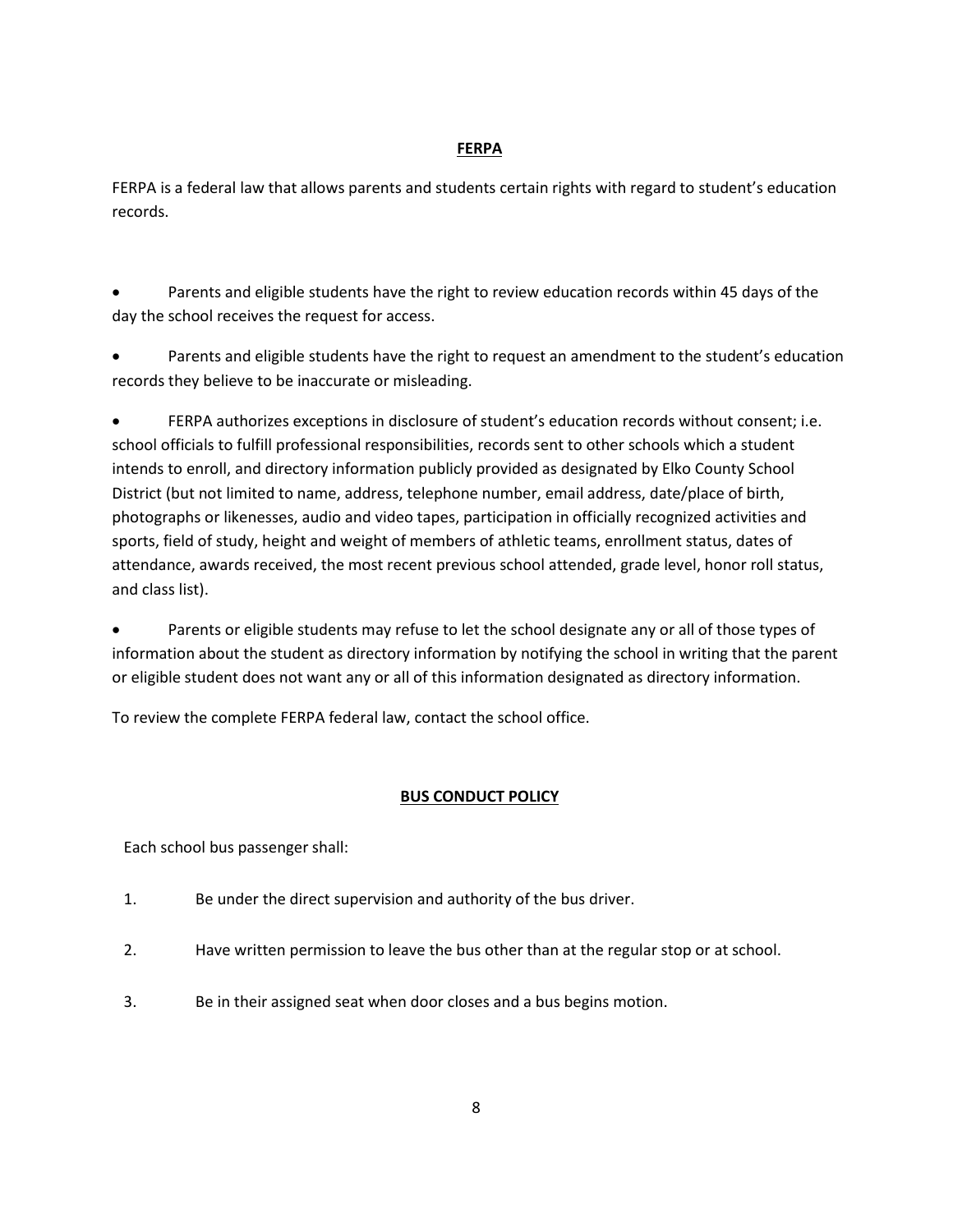- 4. Keep hands and feet, books and other objects to yourself.
- 5. Refrain from swearing, rude gestures, cruel teasing (verbal or nonverbal).
- 6. Follow bus driver's instructions.
- 7. Be at the bus stop at least five (5) minutes, but not more than ten (10) minutes prior to bus arrival time.

Bus policy:

- For the first violation, the bus driver will give a verbal warning to the student by name.
- Second violation, the driver will change seating assignment for the student.
- For the third violation, driver issued first written misconduct report and a parent conference/written notification to the parent by administration.
- Fourth violation, driver issued second misconduct report will be given, and the student may be suspended from riding school transportation for 3-5 days (determined by administration). There will be a parent conference prior to reinstatement.
- Fifth violation, Driver issued third written misconduct report. Student suspended from riding bus minimum of 10 days by administration. Parent conference held prior to reinstatement.
- Driver issued fourth written misconduct report. Student suspended from riding bus minimum of 30 days by administration. Parent conference held prior to reinstatement.
- Driver issued fifth written misconduct report. Student excluded from the bus for the balance of the year by administration. Parent conference and/or written notification.

Inappropriate behavior that has been observed and/or reported includes:

- Punching
- Hitting
- Kicking
- Jumping in seats
- Cussing
- Wrestling in seats
- Out of the seat
- Turning around in the seat
- Throwing backpacks, food, etc.
- Yelling, screaming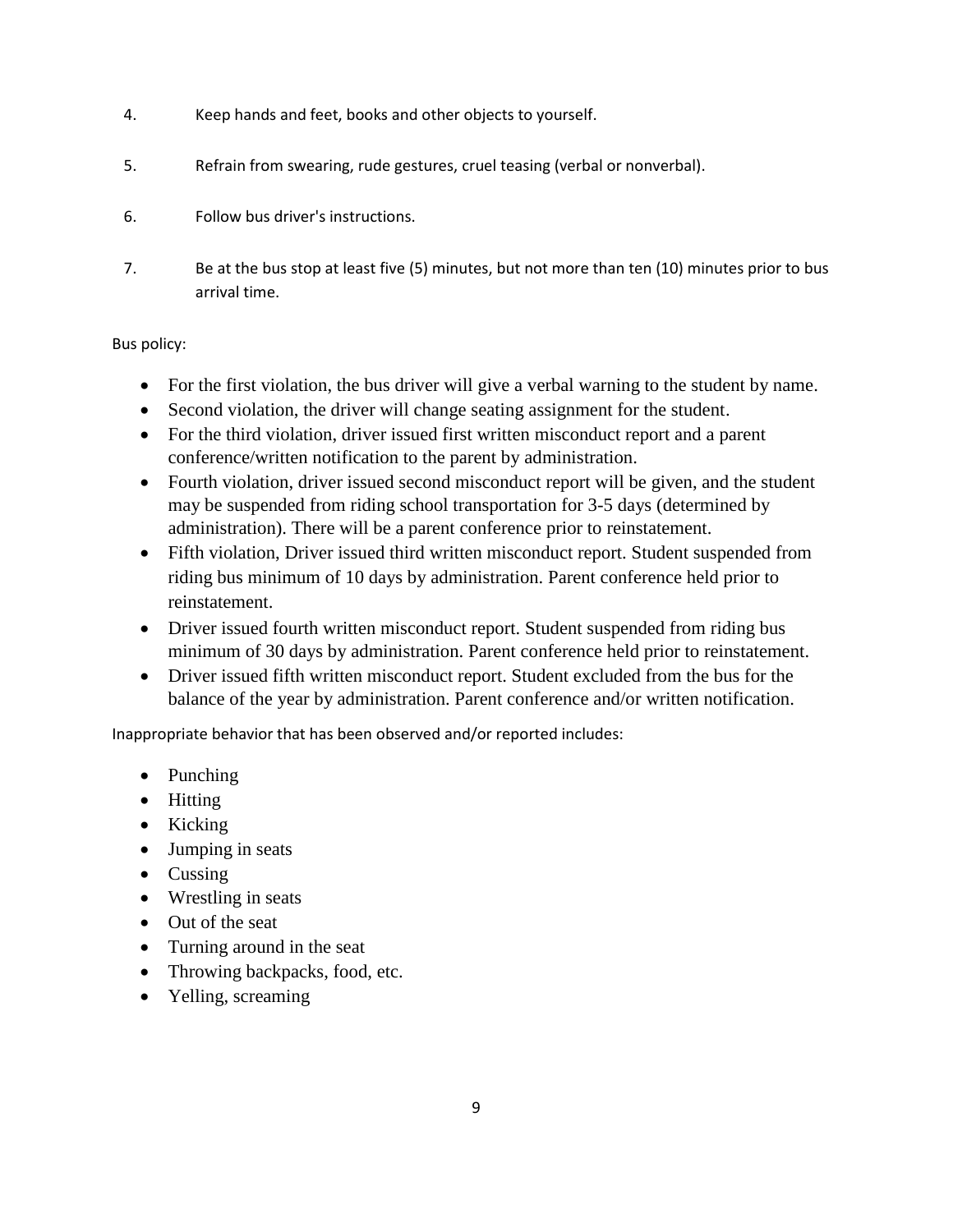Please talk with your child about appropriate bus behavior. If you have any further questions or concerns, please do not hesitate to contact administration.

## **RECESS POLICY**

All students will be sent outside for recess. Students who are ill will not be allowed to stay indoors without a doctor's excuse. In the event that a student is allowed to stay indoors, only that student will be allowed to stay inside.

**Note: When the bell rings to enter the building, all students will make their way to their designated classroom lines. All students will stop their activities, and line up quietly waiting for a teacher to bring them back into their classroom.** 

## **PLAYGROUND EXPECTATIONS**

Duty teachers will be visible wearing their neon vests. When issues develop students will need to communicate with the duty teacher.

# **If a student wants to use the restroom or visit the nurse, they must be issued a pass by a duty teacher.**

**Slide Rules:** Only go down the slide feet first one at a time. Students are not allowed to climb up the slide.

**Monkey Bars:** Students are not allowed to crawl on top of the bars.

**Wood Chip/Tree Area:** Students are not allowed to play in this area. This is a quiet area.

**Walkways:** Students cannot leave campus during the school day. Gates to walkways will be locked during the school day from 8:30-2:45.

**Tag:** Two finger touch

**Football:** Touch only, no tackle, again two finger touch.

Soccer, baseball, football, kickball, and tag all need to be on the grass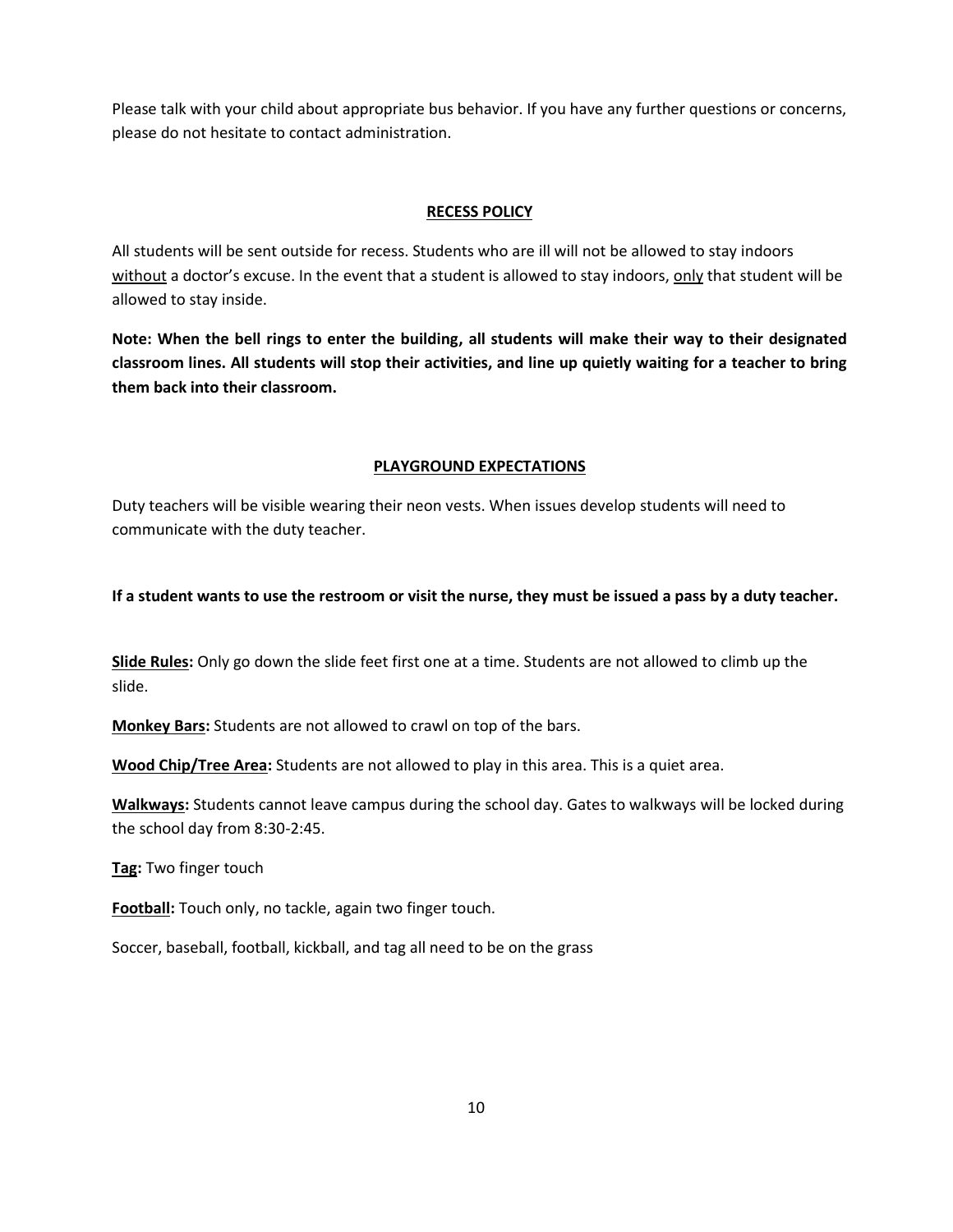# **TOY POLICY**

*Students need to leave personal toys at home*. Exceptions to this rule are basketballs, footballs, and jump ropes which need **student's name printed on it with a black permanent marker.** Teachers and administration have the right to confiscate any toys that are brought too school, but will be returned at the end of the school day, once parent is informed.

## **Skateboards, Scooters, Bikes, Rollerblades/Skates and Wheelie Shoes Policy**

Skateboards, Scooters, Bikes, Rollerblades/skates **are not** allowed to be ridden on campus at any time. This includes before or after school, during school hours, and the weekends. Once on campus, all students need to walk and park bikes in the designated area. Shoes with wheelies are not allowed to be worn on campus.

## **FIRE/EMERGENCY DRILLS**

Students and staff will participate in regularly scheduled emergency drills, including but not limited to, fire drills, shelter in place drills, and lockdown drills.

When a **false alarm** is transmitted to the City Fire Department from any residential or commercial system or by telephone or voice message, the perpetrator will be assessed a fee recommended from the Fire Chief.

# **DRESS CODE**

The following guidelines are enforced for the **SAFETY, HEALTH, AND WELL-BEING** of all students:

- Shorts, skirts and dresses will be no shorter than 3" above the top of the knee.
- Students may wear shorts **until November 1** and begin wearing them again on **March 30**, weather permitting.
- Wintertime can be extremely cold. Prepare your child for the temperature by having them wear layers of clothes and also sending them with a coat, hat, gloves, and boots).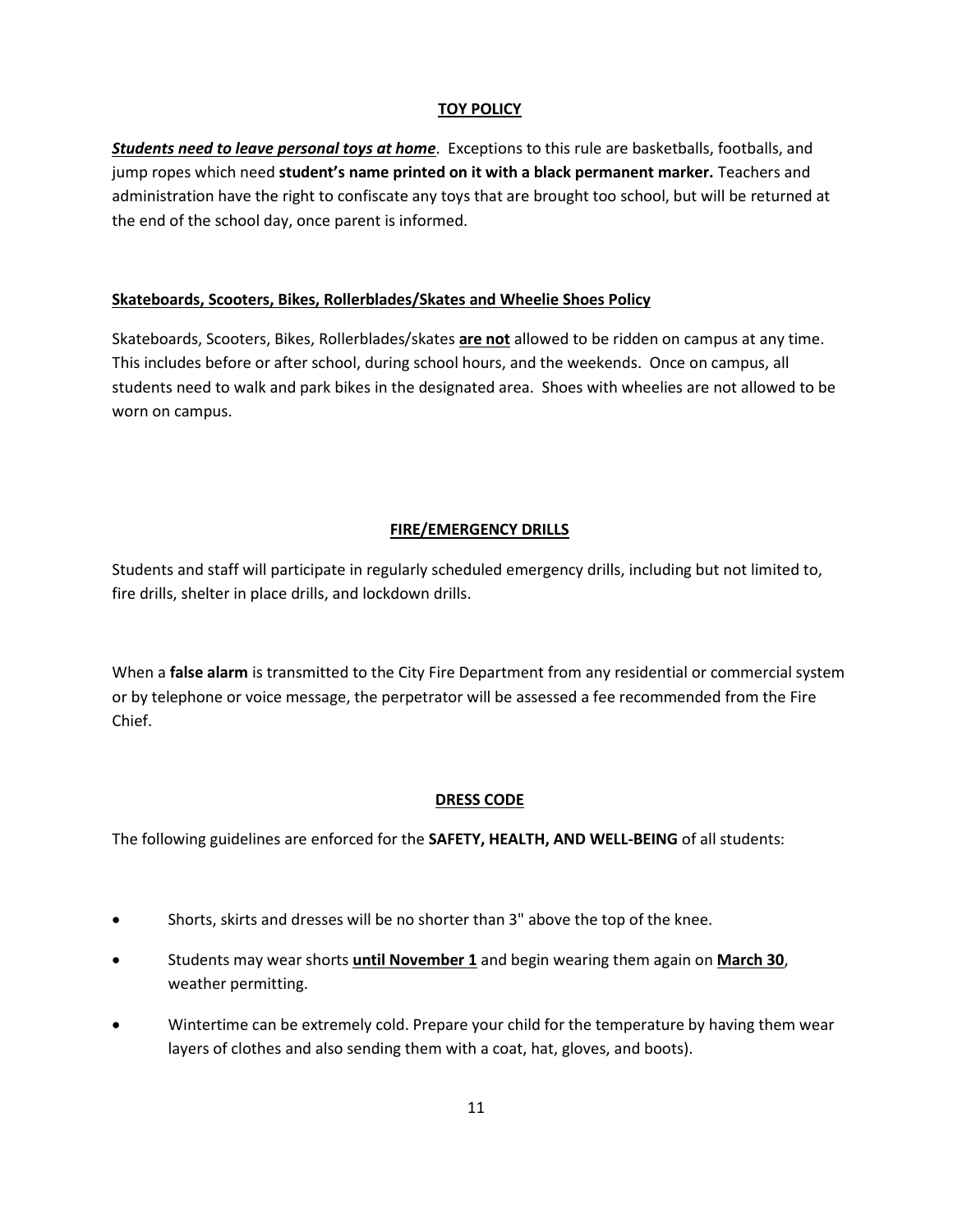- Please refrain from having your child wear make-up to school, this can be a distraction.
- No hats, caps, or handkerchiefs are to be worn in the building except on school sponsored spirit themed days.
- Clothing is to fit and be worn on the hip. No sagging and bagging. No holes or fraying.
- Shoulder straps must be a minimum of 2 inches AND no crop tops.
- Sleeveless tops must fit under the arm.
- Due to safety, facial piercing jewelry will be taped or removed during Physical Education.
- Footwear must be worn at all times and must offer sanitary and safety protection. Flip-flops are not appropriate for recess or PE and therefore not allowed to be worn by students. Any sandal that the strap fits between the toe and/or over all 5 toes and does not have a strap on the back to keep them secured on the feet qualifies as a flip flop. Dress sandals that are secured with ankle straps that keep the shoe on the feet are permitted.
- Transparent clothing, low cut shirts, tank tops and crop tops are not to be worn.
- Chains or spiked jewelry are not to be worn.
- No clothing that advertises a controlled substance, tobacco, alcohol, sexual connotation or racist connotations.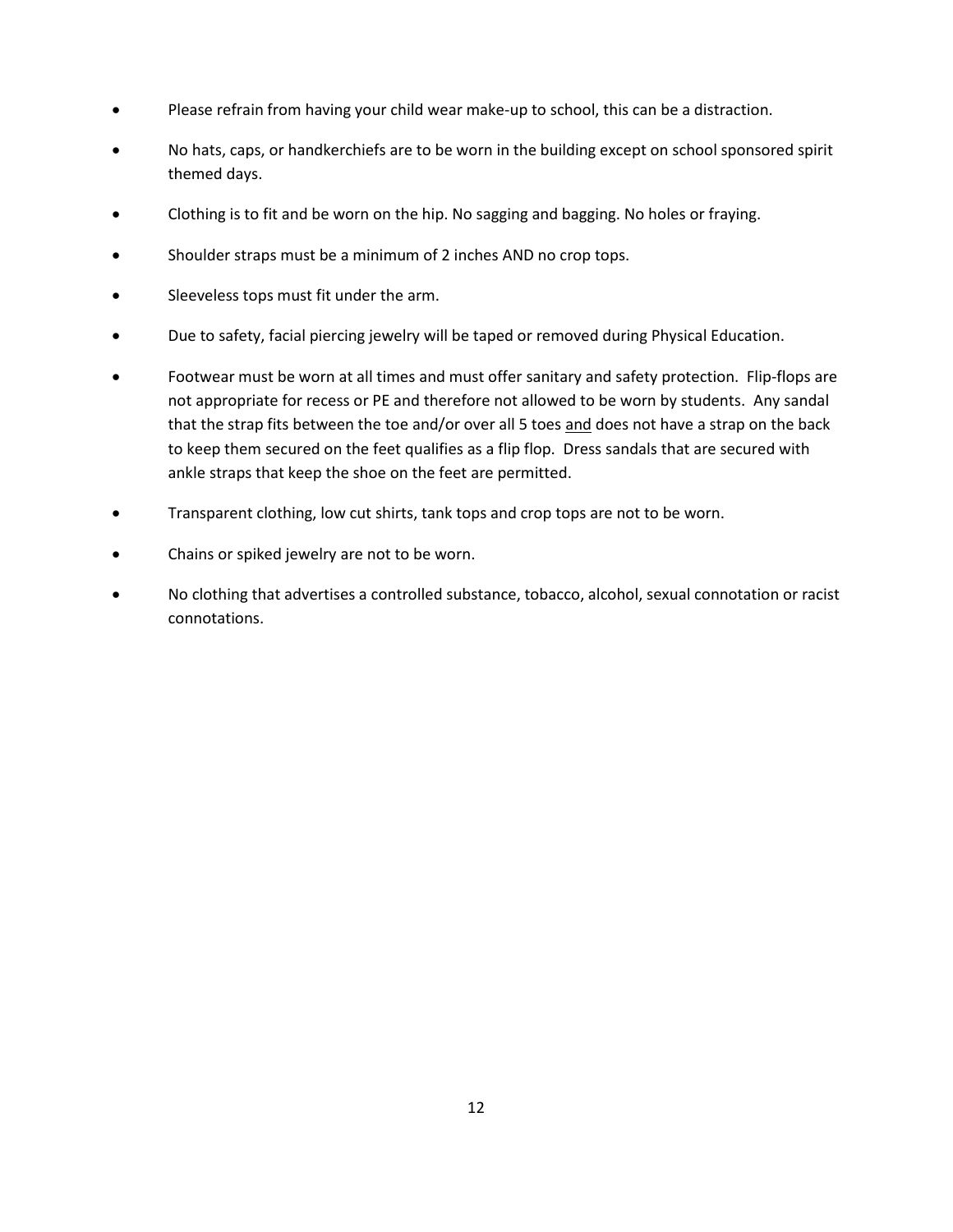| <b>ECSD 2020-2021 Restorative Behavior Plan Template</b>                                                                                                                                                    |                |                                                     |                                                                                                                          |                                                                                        |                                                                                                                                               |                                                                                                                                                                                                                                                           |                                                                                                                                                                                                               |                                                                                                                                                                                               |                                                                                                                                                                                                                          |  |
|-------------------------------------------------------------------------------------------------------------------------------------------------------------------------------------------------------------|----------------|-----------------------------------------------------|--------------------------------------------------------------------------------------------------------------------------|----------------------------------------------------------------------------------------|-----------------------------------------------------------------------------------------------------------------------------------------------|-----------------------------------------------------------------------------------------------------------------------------------------------------------------------------------------------------------------------------------------------------------|---------------------------------------------------------------------------------------------------------------------------------------------------------------------------------------------------------------|-----------------------------------------------------------------------------------------------------------------------------------------------------------------------------------------------|--------------------------------------------------------------------------------------------------------------------------------------------------------------------------------------------------------------------------|--|
| <b>Infraction</b>                                                                                                                                                                                           | Grade<br>Level | <b>Applicable</b><br><b>ECSD/NRS</b><br><b>Code</b> | <b>1st Violation</b>                                                                                                     | <b>2nd Violation</b>                                                                   | <b>3rd Violation</b>                                                                                                                          | <b>4th Violation</b>                                                                                                                                                                                                                                      | 5th<br><b>Violation</b>                                                                                                                                                                                       | <b>6th Violation</b>                                                                                                                                                                          | 7th<br><b>Violation</b>                                                                                                                                                                                                  |  |
| <b>Bus Conduct and Citations</b>                                                                                                                                                                            | $K-12$         | <b>JCCC</b>                                         | Driver gives<br>verbal warning<br>to student by<br>name.                                                                 | Driver changes<br>seat assignment<br>of student.                                       | Driver issued<br>first written<br>misconduct<br>report. Parent<br>conference or<br>written<br>notification to<br>parent by<br>administration. | Driver issued<br>second written<br>misconduct<br>report. Student<br>may be<br>suspended from<br>riding school<br>transportation<br>for 3 to 5 days<br>(determined by<br>administration).<br>Parent<br>conference to<br>be held prior to<br>reinstatement. | Driver issuesd<br>third written<br>misconduct<br>report.<br>Student<br>suspended<br>from riding<br>bus minimum<br>of 10 days by<br>administration.<br>Parent<br>conference<br>held prior to<br>reinstatement. | Driver issued fourth<br>written misconduct<br>report. Student<br>suspended from<br>riding bus minimum<br>of 30 days by<br>administration.Parent<br>conference held prior<br>to reinstatement. | Driver issued<br>fifth written<br>misconduct<br>report.<br><b>Student</b><br>excluded from<br>the bus for the<br>balance of the<br>year by<br>administration.<br>Parent<br>conference<br>and/or written<br>notification. |  |
| <b>Classroom/Activity</b><br>Disruption,<br>Profanity/Inappropriate<br><b>Speech</b>                                                                                                                        | $K-12$         | <b>JDB, NRS</b><br>392.910                          | $D$ 1-3 days                                                                                                             | PC, D 3-5 days                                                                         | PC, ISS/OSS -<br>$1-5$ day                                                                                                                    | Progressive<br>from previous<br>step                                                                                                                                                                                                                      |                                                                                                                                                                                                               |                                                                                                                                                                                               |                                                                                                                                                                                                                          |  |
| <b>Dress Code Violation</b>                                                                                                                                                                                 | $K-12$         | JCD, JDB                                            | Verbal Warning,<br>Change Clothing                                                                                       | $PC, D1-3$<br>days, Change<br>Clothing                                                 | PC, ISS 1 - 3<br>days, Change<br>Clothing                                                                                                     | PC, ISS/OSS 1<br>$-5$ days,<br>Change<br>Clothing                                                                                                                                                                                                         | Progressive<br>from previous<br>step                                                                                                                                                                          |                                                                                                                                                                                               |                                                                                                                                                                                                                          |  |
| <b>EDV Policy - Use/Misuse by</b><br>Pupils of Pager, Cell Phone,<br><b>Electronic, or Digital Devices</b><br><b>During Class/Passing Time</b><br>ED violations are cumulative<br>from $7th - 12th$ grades. | $K-12$         | JDBA,<br><b>NRS</b><br>392.4637                     | PC, Warning,<br>Device<br>Confiscated.<br>parent/guardian<br>notified, device<br>returned to<br>Parent/Guardian<br>only. | $PC, D1-3$<br>days, Device<br>Confiscated &<br>Returned to<br>Parent/Guardian<br>only. | PC, ISS/OSS 1<br>- 5 days, Device<br>Confiscated &<br>Returned to<br>Parent/Guardian<br>only, ED<br>privileges lost<br>for 90 school<br>days. | PC, ISS/OSS 1<br>- 5 days, Device<br>Confiscated &<br>Returned to<br>Parent/Guardian<br>only, ED<br>privileges lost<br>for 180 school<br>days, HDP<br>notice.                                                                                             | Progressive<br>from previous<br>step                                                                                                                                                                          |                                                                                                                                                                                               |                                                                                                                                                                                                                          |  |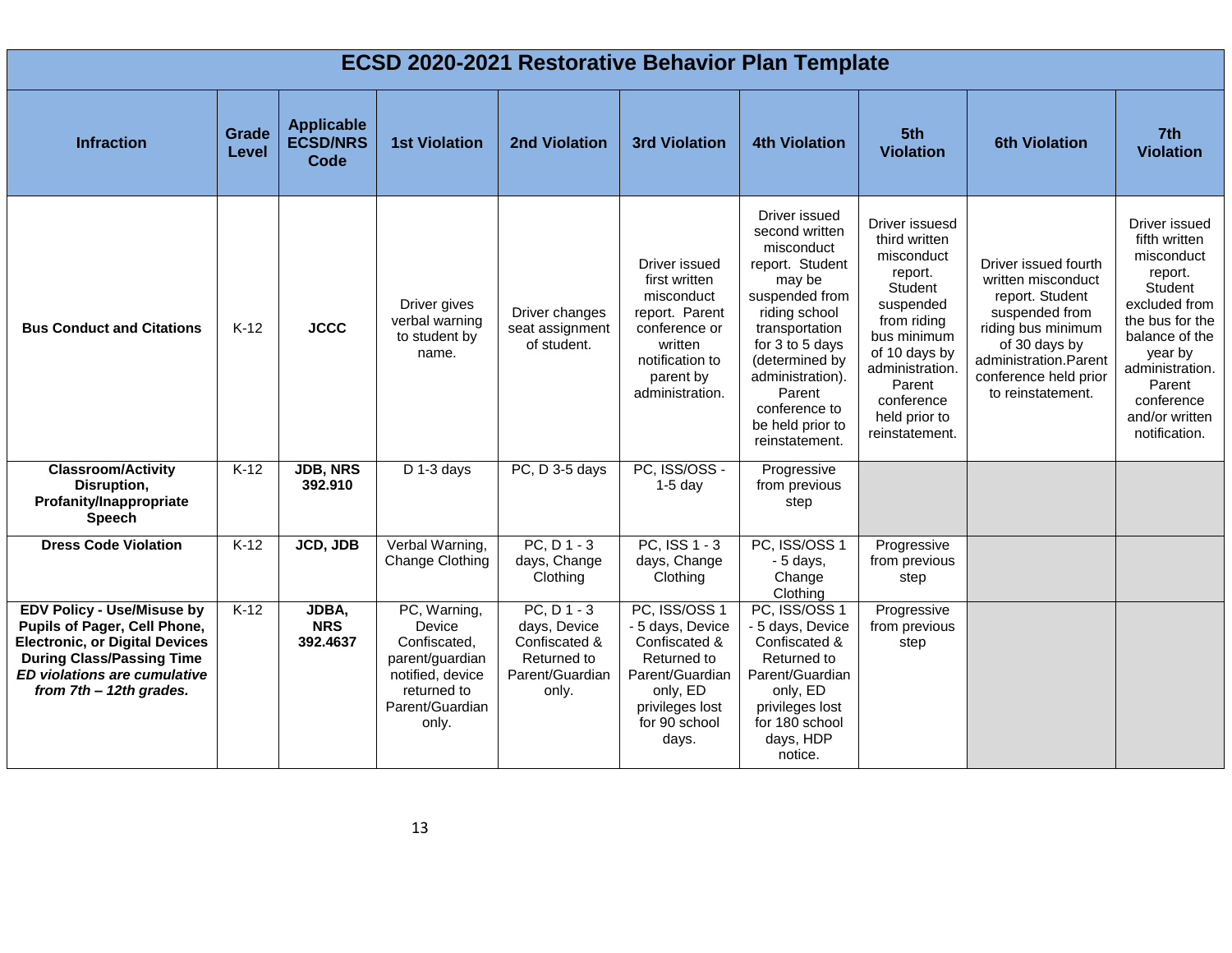| <b>Infraction</b>                                              | Grade<br>Level              | <b>Applicable</b><br><b>ECSD/NRS</b><br>Code | <b>1st Violation</b>                         | 2nd Violation                                     | <b>3rd Violation</b>                                                | <b>4th Violation</b>                                                | <b>5th Violation</b>                 |  |
|----------------------------------------------------------------|-----------------------------|----------------------------------------------|----------------------------------------------|---------------------------------------------------|---------------------------------------------------------------------|---------------------------------------------------------------------|--------------------------------------|--|
| <b>Public Display of Affection</b><br>(PDA)                    | 5th-<br>12 <sub>th</sub>    | <b>JDB</b>                                   | Verbal Warning                               | PC, D<br>$1 - 3$ days                             | PC, D/ISS<br>$1 - 3$ days                                           | Parent<br>Conference,<br>D/ISS<br>$3 - 5$ days                      | Progressive<br>from previous<br>step |  |
| Loitering                                                      | $7th -$<br>12 <sub>th</sub> | <b>JDB, NRS</b><br>207.270,<br>393.410       | PC, Verbal<br>warning                        | PC, D, SRO<br>$1 - 5$ days                        | PC, ISS/OSS,<br><b>SRO</b><br>$1 - 5$ days                          | PC, OSS, SRO<br>$1 - 5$ days                                        | Progressive<br>from previous<br>step |  |
| <b>Skipping Detention/ISS</b>                                  | $K-12$                      | <b>JDB</b>                                   | D/ISS, 1<br>additional day<br>added to total | PC, ISS<br>$1 - 3$ days                           | PC, ISS/OSS<br>$1 - 3$ days                                         | PC, OSS<br>$1 - 5$ days                                             | Progressive<br>from previous<br>step |  |
| <b>Tardies</b>                                                 | $K-12$                      | <b>JDB</b>                                   | Determined by<br>school site                 |                                                   |                                                                     |                                                                     |                                      |  |
| <b>Truancy</b>                                                 | $K-12$                      | <b>JBC, NRS</b><br>392.130,<br>392.140       | PC, D/ISS, SRO<br>Contact<br>$1 - 3$ days    | PC, D/ ISS,<br><b>SRO</b> Contact<br>$1 - 5$ days | PC, SRO, ISS 3<br>-5 days, TC,<br>(NRS 392.140) -<br>HT designation | Progressive<br>from previous<br>step                                |                                      |  |
| Truancy - students over 18<br>(no citations issued)            | 9th-<br>12 <sub>th</sub>    | <b>JBC, NRS</b><br>392.130,<br>392.140       | PC, D, SRO<br>$1 - 3$ days                   | PC, D, SRO<br>$1 - 5$ days                        | PC, SRO, ISS 1<br>- 3 days, HT<br>designation,<br>$D$ 1 -3 days     | <b>PC, SRO, D1-</b><br>5 days, HT<br>designation,<br>ISS 1 - 5 days | Progressive<br>from previous<br>step |  |
| <b>Vehicle or Parking/Driving</b><br><b>Violations</b>         | 9th-<br>12 <sub>th</sub>    | <b>JDB</b>                                   | Report to SRO                                |                                                   |                                                                     |                                                                     |                                      |  |
| Impairing Health, Safety or<br><b>Welfare of others</b>        | $K-12$                      | <b>JDB</b>                                   | D/ISS/OSS, 1 -<br>3 days                     | PC, ISS/OSS<br>$1 - 3$ days                       | PC, OSS<br>$1 - 5$ Days                                             | Progressive<br>from previous<br>step                                |                                      |  |
| <b>Inciting Conflict or Aiding</b><br>the Inciting of Conflict | $K-12$                      | <b>JDB</b>                                   | PC, D/ISS/OSS<br>1-3 Days                    | PC, D/ISS/OSS<br>1-5 Days                         | PC, D/ISS/OSS<br>3-5 Days                                           | Progressive<br>from previous<br>step                                |                                      |  |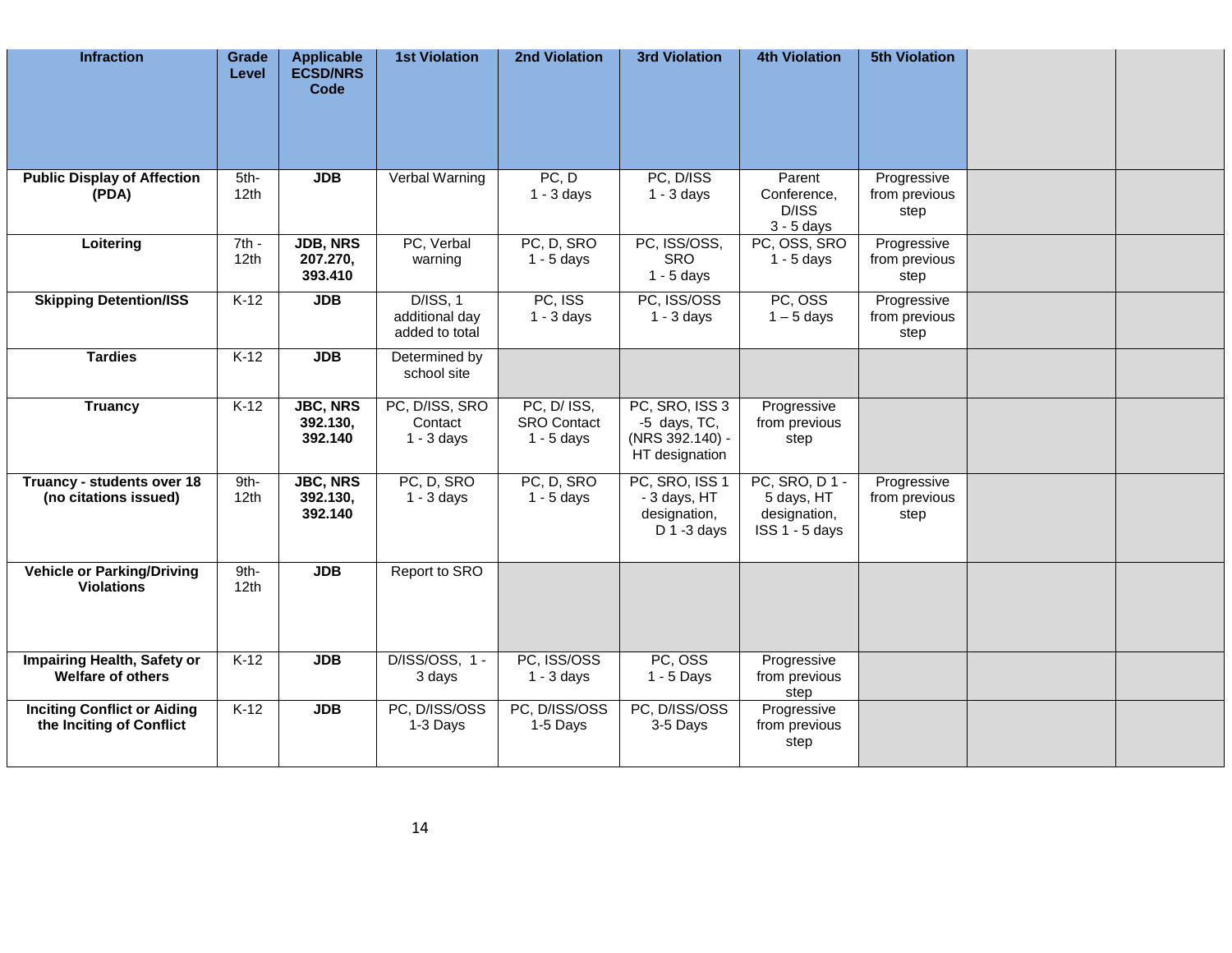| <b>Insubordination/Disrespect</b>                   | $K-12$         | <b>JDB</b>                                   | PC, D/ISS/OSS<br>$-1 - 3$ days                                                                 | PC, ISS/OSS<br>$3 - 5$ days                                                                  | PC, OSS<br>$3 - 10$ days                                                                 | Progressive<br>from previous<br>step |                      |                                              |  |
|-----------------------------------------------------|----------------|----------------------------------------------|------------------------------------------------------------------------------------------------|----------------------------------------------------------------------------------------------|------------------------------------------------------------------------------------------|--------------------------------------|----------------------|----------------------------------------------|--|
| Profanity/Inappropriate<br>Speech directed at Staff | $K-12$         | <b>JDB, NRS</b><br>392.910                   | PC, ISS/OSS<br>$1 - 3$ days                                                                    | PC, OSS<br>$1 - 5$ days                                                                      | Progressive<br>from previous<br>step                                                     |                                      |                      |                                              |  |
| <b>Theft</b>                                        | $K-12$         | <b>JDB, NRS</b><br>205.0832                  | PC, ISS/OSS<br>$1 - 3$ days,<br>SRO's may file<br>police report<br>(restitution may<br>apply). | PC, ISS/OSS<br>$1 - 5$ days<br>SRO's may file<br>police<br>report(restitution<br>may apply). | PC, OSS<br>5 - 10 days,<br>SRO's may file<br>police<br>report(restitution<br>may apply). | Progressive<br>from previous<br>step |                      |                                              |  |
|                                                     |                |                                              |                                                                                                |                                                                                              |                                                                                          |                                      |                      |                                              |  |
| <b>Infraction</b>                                   | Grade<br>Level | <b>Applicable</b><br><b>ECSD/NRS</b><br>Code | <b>1st Violation</b>                                                                           | 2nd Violation                                                                                | <b>3rd Violation</b>                                                                     | <b>4th Violation</b>                 | <b>5th Violation</b> | <b>6th Violation</b>                         |  |
| Use/Possession - Tobacco<br><b>Product</b>          | $K-12$         | <b>JDB</b>                                   | PC, D/ISS<br>$1 - 3$ Days                                                                      | PC, ISS<br>3-5 Days                                                                          | PC, OSS<br>1-3 Days                                                                      | PC, OSS<br>3-5 Days                  | PC, OSS<br>5-10 Days | PC, OSS<br>HD, LTS 90+ days,<br>NRS 392,4655 |  |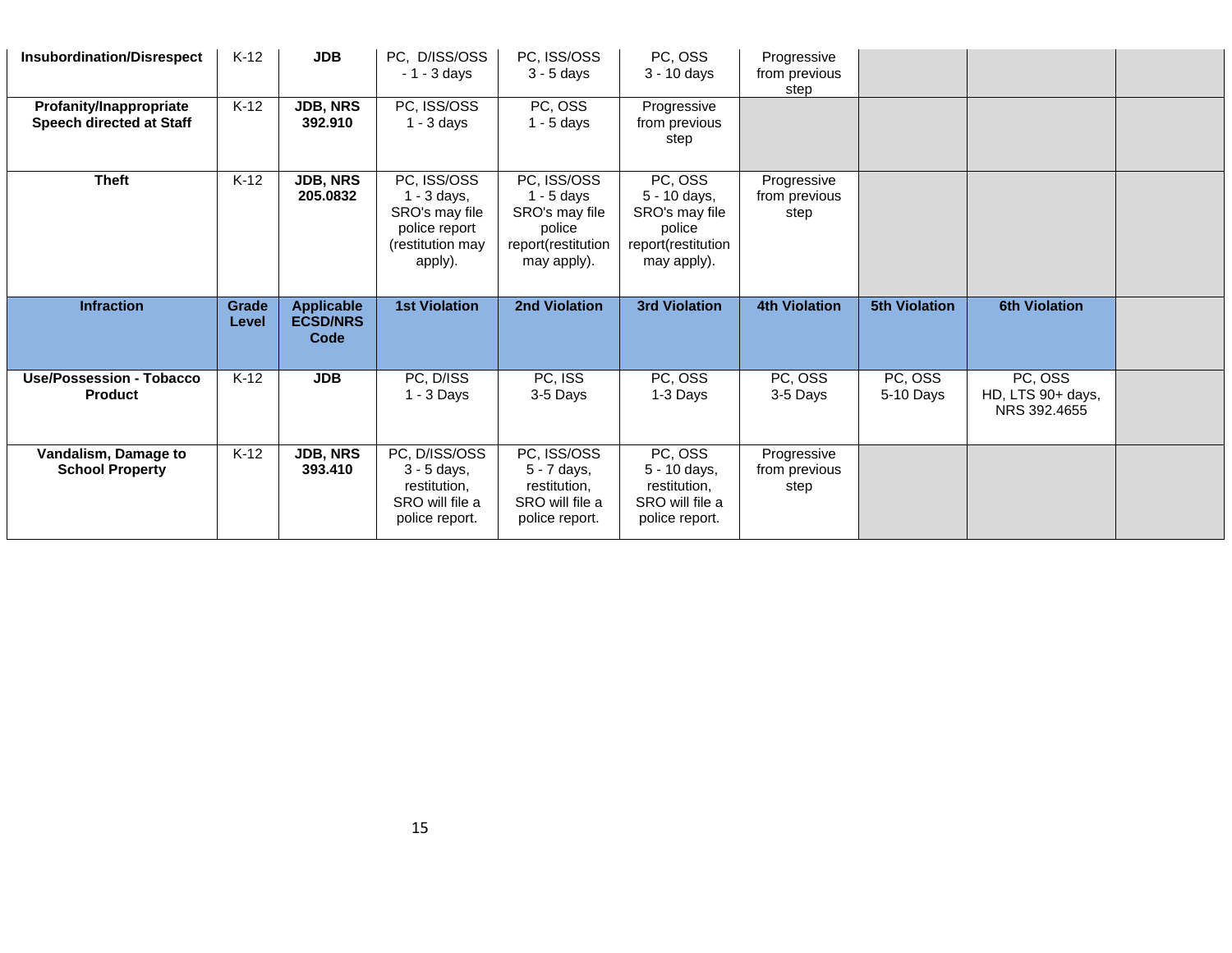| Bullying, Cyber-Bullying,<br>Harassment, Verbal,<br><b>Physical, or Sexual</b> | $K-12$         | JDA, JDAB,<br><b>JDBA, NRS</b><br>388.122,<br>388.123 | PC/D/ISS/OSS -<br>1-3 Days<br><b>SRO Contact</b><br>Complete ECSD<br><b>Bullying and</b><br>Cyber-Bullying<br>Investigation<br>Report. Notice<br>of investigation<br>sent to the<br>parents of all<br>students<br>involved. | PC/OSS - 3-5<br>Days<br><b>SRO Contact</b><br>Complete ECSD<br><b>Bullying and</b><br>Cyber-Bullying<br>Investigation<br>Report -<br><b>Notice of</b><br>investigation<br>sent to the<br>parents of all<br>students<br>involved. | PC/OSS - 5-10<br>Days<br><b>SRO</b> Contact<br>Complete ECSD<br><b>Bullying and</b><br>Cyber-Bullying<br>Investigation<br>Report -<br>Notice of<br>investigation<br>sent to the the<br>parents of all<br>students<br>involved. | <b>PC/OSS - 10</b><br>Day Pending<br>completion of<br>investigation.<br><b>SRO</b> Contact<br>Complete ECSD<br><b>Bullying and</b><br>Cyber-Bullying<br>Investigation<br>Report -<br>Notice of<br>investigation<br>sent to the<br>parents of all<br>students<br>involved.<br>Long-term<br>suspension,<br>NRS 392.4655 |                                                                                               |  |
|--------------------------------------------------------------------------------|----------------|-------------------------------------------------------|-----------------------------------------------------------------------------------------------------------------------------------------------------------------------------------------------------------------------------|----------------------------------------------------------------------------------------------------------------------------------------------------------------------------------------------------------------------------------|--------------------------------------------------------------------------------------------------------------------------------------------------------------------------------------------------------------------------------|-----------------------------------------------------------------------------------------------------------------------------------------------------------------------------------------------------------------------------------------------------------------------------------------------------------------------|-----------------------------------------------------------------------------------------------|--|
| <b>Gang Activities</b>                                                         | $K-12$         | <b>NRS</b><br>388.122,                                | PC, D/ISS/OSS<br>3 - 5 days,                                                                                                                                                                                                | PC, ISS/OSS 5 -<br>7 days,                                                                                                                                                                                                       | PC, OSS $5 - 10$<br>days,                                                                                                                                                                                                      | PC, OSS 5 - 10<br>days,                                                                                                                                                                                                                                                                                               | <b>PC, OSS 10</b><br>days,                                                                    |  |
|                                                                                |                | 392.4635                                              | SRO will file a                                                                                                                                                                                                             | SRO will file a                                                                                                                                                                                                                  | SRO will file a                                                                                                                                                                                                                | SRO will file a                                                                                                                                                                                                                                                                                                       | SRO will file a                                                                               |  |
|                                                                                |                |                                                       | police report.                                                                                                                                                                                                              | police report.                                                                                                                                                                                                                   | police report.                                                                                                                                                                                                                 | police report.                                                                                                                                                                                                                                                                                                        | police report,<br>HDP, LTS                                                                    |  |
|                                                                                |                |                                                       |                                                                                                                                                                                                                             |                                                                                                                                                                                                                                  |                                                                                                                                                                                                                                |                                                                                                                                                                                                                                                                                                                       | 90+ days,                                                                                     |  |
|                                                                                |                |                                                       |                                                                                                                                                                                                                             |                                                                                                                                                                                                                                  |                                                                                                                                                                                                                                |                                                                                                                                                                                                                                                                                                                       | <b>NRS</b>                                                                                    |  |
|                                                                                |                |                                                       |                                                                                                                                                                                                                             |                                                                                                                                                                                                                                  |                                                                                                                                                                                                                                |                                                                                                                                                                                                                                                                                                                       | 392.4655                                                                                      |  |
| <b>Infraction</b>                                                              | Grade<br>Level | <b>Applicable</b><br><b>ECSD/NRS</b><br>Code          | <b>1st Violation</b>                                                                                                                                                                                                        | <b>2nd Violation</b>                                                                                                                                                                                                             | <b>3rd Violation</b>                                                                                                                                                                                                           | <b>4th Violation</b>                                                                                                                                                                                                                                                                                                  | <b>5th Violation</b>                                                                          |  |
| <b>Use/Possession - Controlled</b>                                             | $K-12$         | <b>JDB, NRS</b>                                       | PC, OSS 5                                                                                                                                                                                                                   | <b>PC, OSS 10</b>                                                                                                                                                                                                                | <b>PC, OSS 10</b>                                                                                                                                                                                                              | <b>PC, OSS 10</b>                                                                                                                                                                                                                                                                                                     | <b>PC, OSS 10</b>                                                                             |  |
| Substance (alcohol is not a<br>controlled substance                            |                | 202.020<br>453.566                                    | days,<br>3-day ALERT<br>option,<br>SRO will file a<br>police report.                                                                                                                                                        | days,<br>SRO will file a<br>police report.                                                                                                                                                                                       | days,<br>SRO will file a<br>police report.                                                                                                                                                                                     | days,<br>SRO will file a<br>police report.                                                                                                                                                                                                                                                                            | days,<br>SRO will file a<br>police report,<br>HDP, LTS<br>90+ days,<br><b>NRS</b><br>392.4655 |  |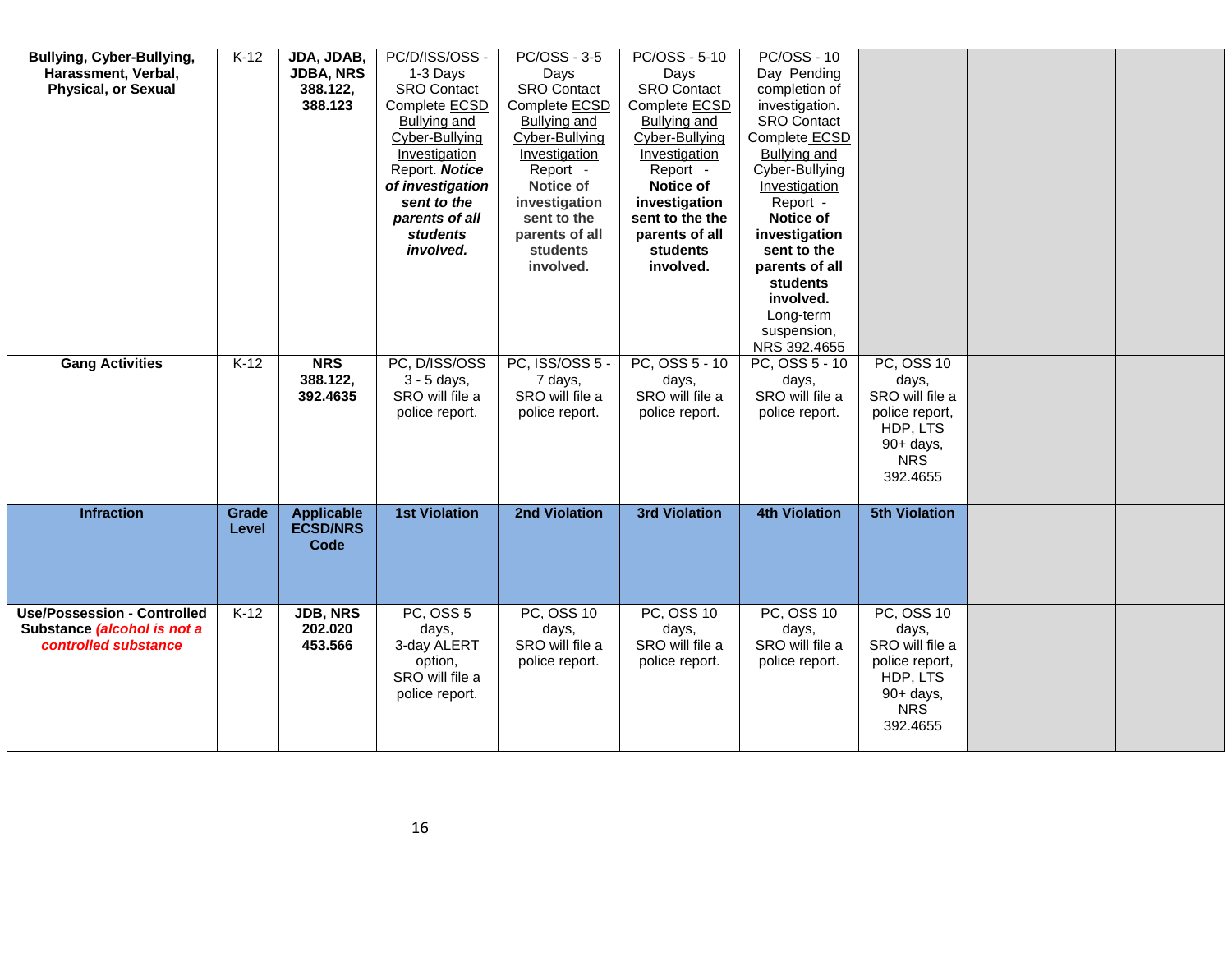| <b>Use/Possession/Distribution</b><br>of Alcohol                                                                                                                      | $K-12$ | <b>JDB, NRS</b><br>202.020,<br>453.566              | PC, OSS 3-5<br>days, SRO will<br>file a police<br>report.                                                                                      | PC, OSS 5-10<br>days, SRO will<br>file a police<br>report.                                                                                                      | PC, OSS 5-10<br>days, SRO will<br>file a police<br>report. | PC, OSS 5-10<br>days, SRO will<br>file a police<br>report. | PC, OSS 10<br>days, SRO will<br>file a police<br>report, HDP,<br>LTS 90+ days,<br><b>NRS</b><br>392.4655 |  |
|-----------------------------------------------------------------------------------------------------------------------------------------------------------------------|--------|-----------------------------------------------------|------------------------------------------------------------------------------------------------------------------------------------------------|-----------------------------------------------------------------------------------------------------------------------------------------------------------------|------------------------------------------------------------|------------------------------------------------------------|----------------------------------------------------------------------------------------------------------|--|
| <b>Fighting</b><br>(Major Infraction)                                                                                                                                 | $K-12$ | JDB,<br>JDEAA,<br><b>NRS</b><br>392.910,<br>203.010 | $PC, OSS - 3 - 5$<br>days<br>Written<br>Notification to<br>parents, report<br>to SRO, may<br>develop<br>behavior plan.                         | PC/OSS/SRO/IR<br>$-$ up to 10 days<br>pending<br>investigation,<br>HDP, LTS<br>90+ days, NRS<br>392.910 and<br>203.010 May file<br>police report.               |                                                            |                                                            |                                                                                                          |  |
| <b>Possession of Firearm or</b><br><b>Dangerous Weapon</b><br><b>(NRS 392.466 Mandated)</b><br><b>Disciplinary Procedures)</b>                                        | $K-12$ | JDB, JDDC,<br><b>NRS</b><br>392.466,<br>202.265     | PC/OSS/SRO/IR<br>Up to 10 days<br>pending<br>investigation,<br>HDP - LTS<br>180 days,<br>392.4655, SRO<br>will file a police<br>report.        |                                                                                                                                                                 |                                                            |                                                            |                                                                                                          |  |
| Sale of or distribution of a<br><b>Controlled Substance</b><br>(alcohol is not a controlled<br>substance)<br>(NRS 392.466 Mandated<br><b>Disciplinary Procedures)</b> | $K-12$ | <b>NRS</b><br>392.466                               | PC/OSS/SRO/IR<br>$-$ up to 10 days<br>pending<br>investigation,<br>HDP - LTS<br>$90+ days$ ,<br>392.4655, SRO<br>will file a police<br>report. | PC/OSS/SRO/IR<br>$-$ up to 10 days<br>pending<br>investigation,<br>HDP-LTS<br><b>Permanently</b><br>expelled,<br>392.4655, SRO<br>will file a police<br>report. |                                                            |                                                            |                                                                                                          |  |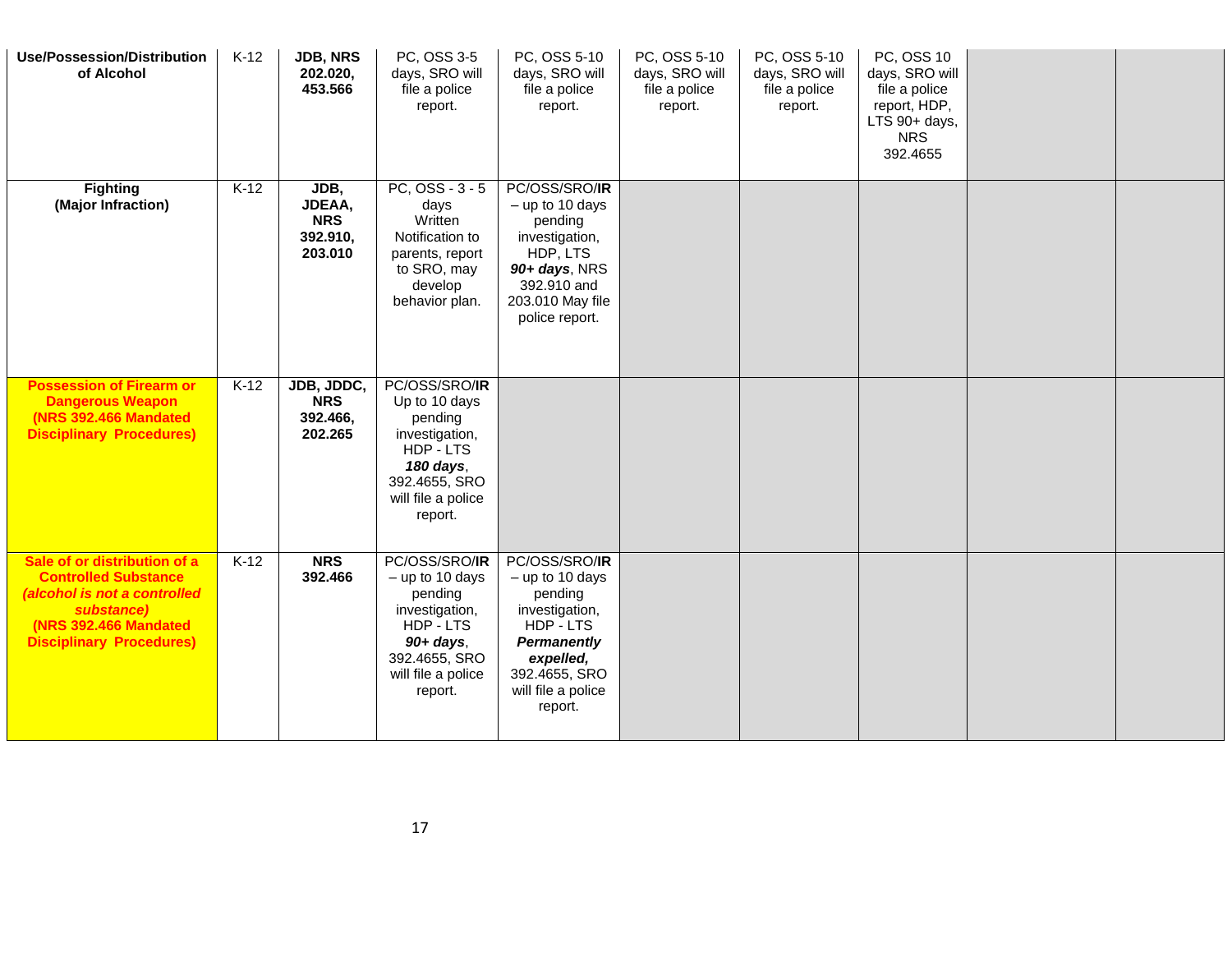| <b>Commits Battery of School</b><br><b>Employee</b><br><b>(NRS 392.466 Mandated)</b><br><b>Disciplinary Procedures)</b>                                                                                                                                                                                  | $K-12$ | <b>NRS</b><br>392.466 | PC/OSS/SRO/ <b>IR</b><br>$-$ up to 10 days<br>pending<br>investigation,<br>HDP - LTS<br>$90+$ days,<br>392.4655, SRO<br>will file a police<br>report. | PC/OSS/SRO/IR<br>$-$ up to 10 days<br>pending<br>investigation,<br>HDP - LTS<br><b>Permanently</b><br>expelled,<br>392.4655, SRO<br>will file a police<br>report.              |  |  |  |
|----------------------------------------------------------------------------------------------------------------------------------------------------------------------------------------------------------------------------------------------------------------------------------------------------------|--------|-----------------------|-------------------------------------------------------------------------------------------------------------------------------------------------------|--------------------------------------------------------------------------------------------------------------------------------------------------------------------------------|--|--|--|
| <b>Habitual Discipline Problem-</b><br>Threatened or extorted a<br>pupil, a teacher, or other<br>personnel employed by the<br>school twice in one school<br>year or student has a record<br>of 5 supensions within a<br>school year.<br><b>(NRS 392.466 Mandated)</b><br><b>Disciplinary Procedures)</b> | $K-12$ | <b>NRS</b><br>392.466 | May develop a<br>behavior plan<br>before deeming<br>a student<br>habitual                                                                             | PC/OSS/SRO/ <b>IR</b><br>$-$ up to 10 days<br>pending<br>investigation,<br>HDP - LTS<br>May be<br>suspended for<br>90- days,<br>392.4655, SRO<br>will file a police<br>report. |  |  |  |

**\* School Administration has the authority to determine the appropriate consequences which may deviate from the above list of progressive consequences.** 

**Restorative Behavior Procedure: Any student who has reached the point of suspension following the progressive discipline plan (ISS or OSS) MUST have a behavior plan in place before a suspension can occur. This DOES NOT apply to disciplinary instances where an OSS is mandated on the first offense. A behavior plan must be created for a student following any suspension event. (SB89)** 

**Suspension or Expulsion**

**• Only students who are at least 11 years old may be removed from a school, suspended, or expelled, with the following exceptions:**

**o A general education student in possession of a firearm or dangerous weapon (NRS 392.466.3), or**

**o Under extraordinary circumstances, in which case a school may request an exception to this prohibition from the district Board of Trustees (NRS 392.466.9, NRS 392.467.1).**

**District Superintendent Modification of Suspension or Expulsion**

**• A district superintendent may, for a good cause shown in a particular case in that school district, allow a modification to a suspension or expulsion made pursuant to sections 1-5 of NRS 392.466, if such modification is set forth in writing. If the superintendent determines that a plan of action based on restorative justice may be used successfully, the superintendent must allow the modification (NRS 392.466.7).**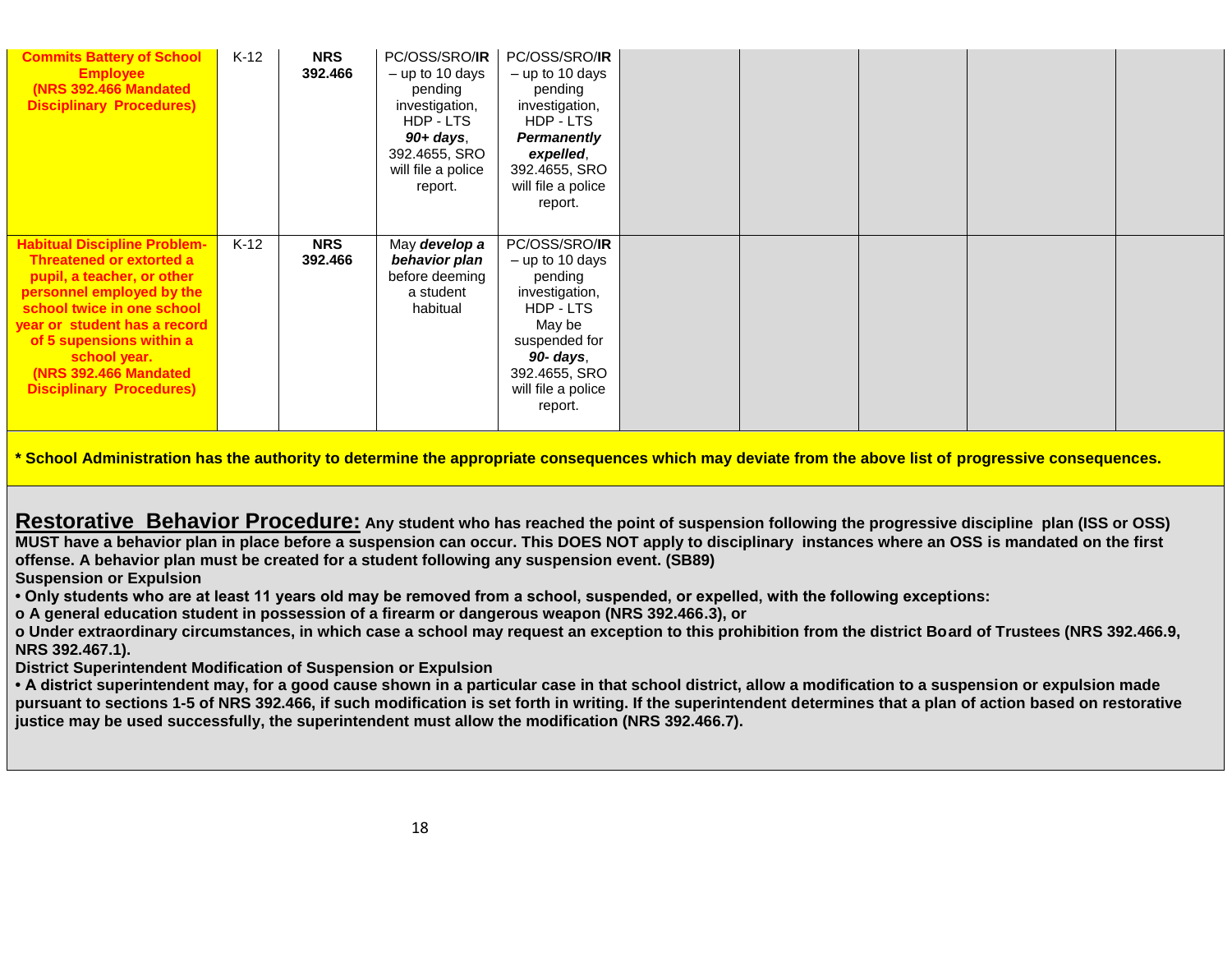#### **Definition of Abbreviations**

*IR - Investigation Report: Must be sent to Central Office as soon as possible. We have 10 days from the first day of suspension to conduct a hearing if the parent appeals the suspension.* 

**ED – Electronic Device** (includes cell phones, MP3 players, pagers, handheld games, computers, etc.)

**HDP - Habitual Disciplinary Problem**: A classification of student behavior in NRS 392.4655 that results in a 90 – school day or more, long term suspension. The administration of a school **may** deem a student enrolled in the school a "Habitual Disciplinary Problem" if the school has written evidence to support the designation.

**HT – Habitual Truant**: A student who has received his/her third truancy referral, citation, or notice.

**ISS - In-School Suspension**: Student removed from regular classes and placed in an ISS room with supervision for the entire day. Classroom teachers will be notified of students serving ISS and will deliver class work to the ISS supervisor.

**JBB, JCD, JBB**, etc. - Elko County School District Policies

**D - Detention**

**NRS - Nevada Revised Statue**: Nevada state law statues.

**OSS - Out of School Suspension**: Student is removed from campus and prohibited from coming back on to campus for any reason or attending any school sponsored activities for the duration of the OSS. When a student is assigned OSS it is required that a conference between the parent and administration take place either before the student leaves the campus or before the student returns to the campus.

**PC - Parent Contact**: Parents will be contacted via mail whenever a discipline referral is received by administration. Other contact may come via phone, email, or face-toface conference depending on the severity of the situation.

**TC – Truancy Citation**: Issued by School Attendance Officer after being labeled a habitual disciplinary problem for every truancy thereafter. Truancy Court will be assigned after the a citation is issued.

**LTS - Long-term Suspension** 

**Minor Infraction - Infraction that will not result in an OSS on first offence.**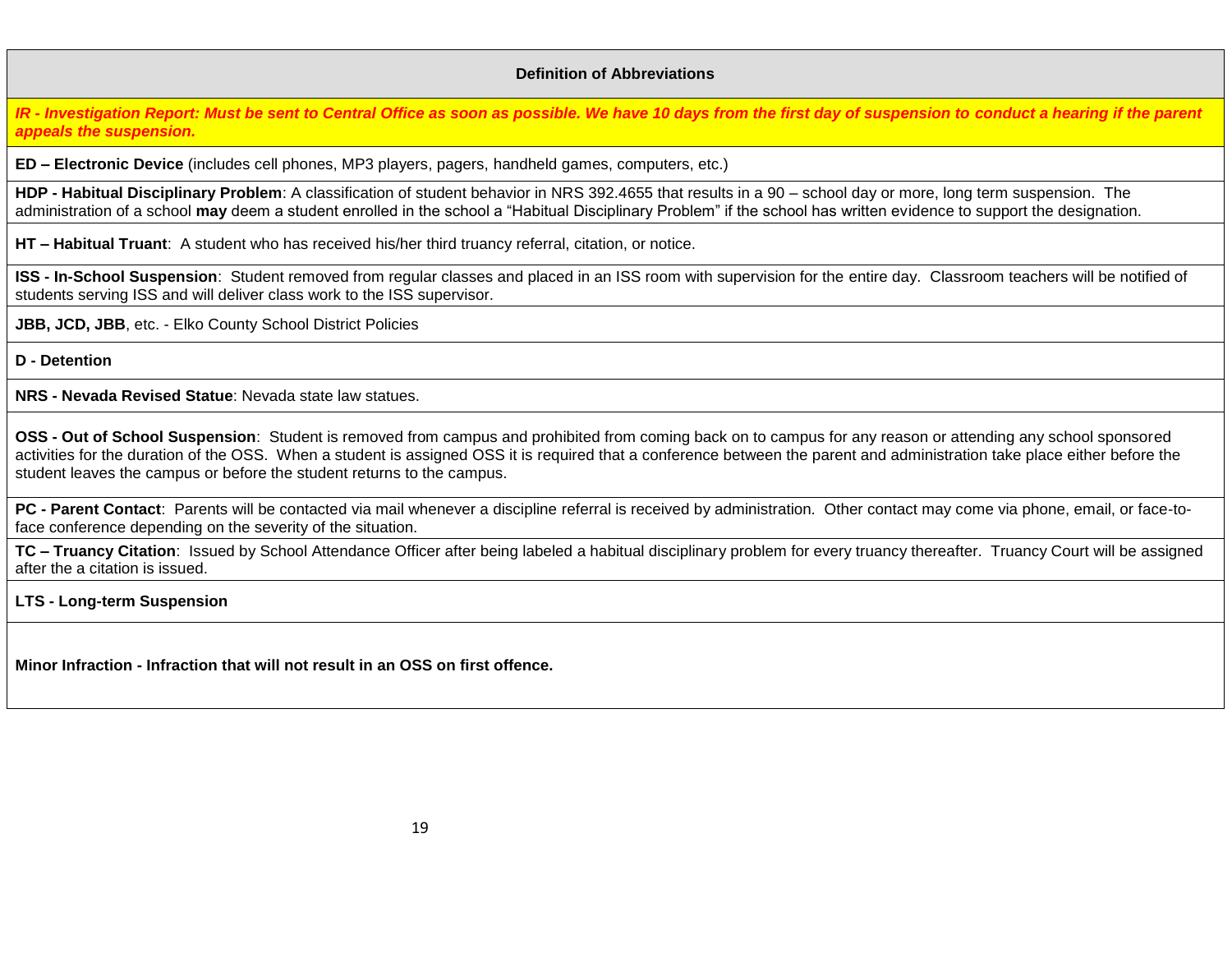| Major Infraction - Infraction that may result in OSS on the first offence or result in a LTS<br>following progressive discipline plan.                                                                                                                                                                                                                                                                                                                                                                                                                                                                               |  |  |
|----------------------------------------------------------------------------------------------------------------------------------------------------------------------------------------------------------------------------------------------------------------------------------------------------------------------------------------------------------------------------------------------------------------------------------------------------------------------------------------------------------------------------------------------------------------------------------------------------------------------|--|--|
| <b>NRS</b>                                                                                                                                                                                                                                                                                                                                                                                                                                                                                                                                                                                                           |  |  |
| * NRS 392.4655 Except as otherwise provided in this section, 1. a principal of a school may deem a pupil enrolled in the school a habitual disciplinary problem if the school<br>has written evidence which documents that in 1 school year:                                                                                                                                                                                                                                                                                                                                                                         |  |  |
| (a) The pupil has threatened or extorted, or attempted to threaten or extort, another pupil or a teacher or other personnel employed by the school two or more times or the<br>pupil has a record of five suspensions from the school for any reason; and                                                                                                                                                                                                                                                                                                                                                            |  |  |
| (b) The pupil has not entered into<br>and participated in a plan of<br>behavior.                                                                                                                                                                                                                                                                                                                                                                                                                                                                                                                                     |  |  |
| * NRS 392.466 Suspension or expulsion of pupil for battery on employee of school, possession of firearm or dangerous weapon, sale or distribution of controlled substance or<br>status as habitual disciplinary problem; limitations for pupils with disabilities.                                                                                                                                                                                                                                                                                                                                                   |  |  |
| 1. Except as otherwise provided in this section, any pupil who commits a battery which results in the bodily injury of an employee of the school or who sells or distributes any<br>controlled substance while on the premises of any public school, at an activity sponsored by a public school or on any school bus <i>must</i> , for the first occurrence, be<br>suspended from that school, although the pupil may be placed in another kind of school, for at least a period equal to one semester for that school. For a second<br>occurrence, the pupil must be <i>permanently expelled</i> from that school. |  |  |
| 2. Except as otherwise provided in this section, any pupil who is found in <b>possession of a firearm or a dangerous weapon</b> while on the premises of any public school, at an<br>activity sponsored by a public school or on any school bus <i>must</i> , for the <i>first occurrence</i> , be expelled from the school for a period of not less than 1 year, although the<br>pupil may be placed in another kind of school for a period not to exceed the period of the expulsion. For a second occurrence, the pupil must be permanently expelled from<br>the school.                                          |  |  |
| 3. Except as otherwise provided in this section, if a <i>pupil is deemed a habitual disciplinary problem</i> pursuant to NRS 392.4655, the pupil <i>may</i> be suspended from the<br>school for a period equal to at least one semester for that school.                                                                                                                                                                                                                                                                                                                                                             |  |  |
| 4. If the pupil is expelled, or<br>the period of the pupil's<br>suspension is for one<br>school semester, the pupil<br>must:                                                                                                                                                                                                                                                                                                                                                                                                                                                                                         |  |  |